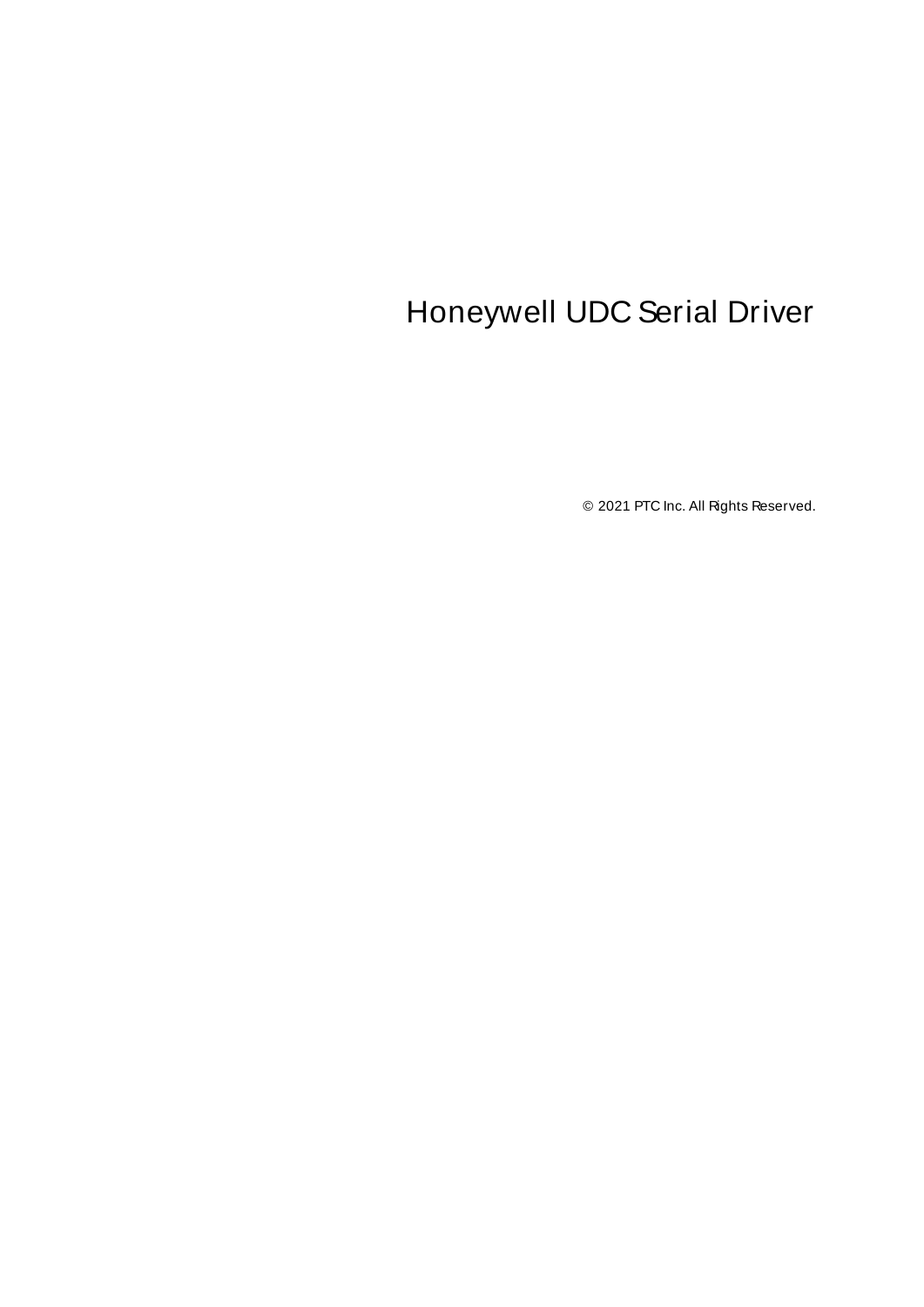# <span id="page-1-0"></span>Table of Contents

| Bad address in block [ <start address=""> to <end address="">] on device <device name=""> 21</device></end></start> |  |
|---------------------------------------------------------------------------------------------------------------------|--|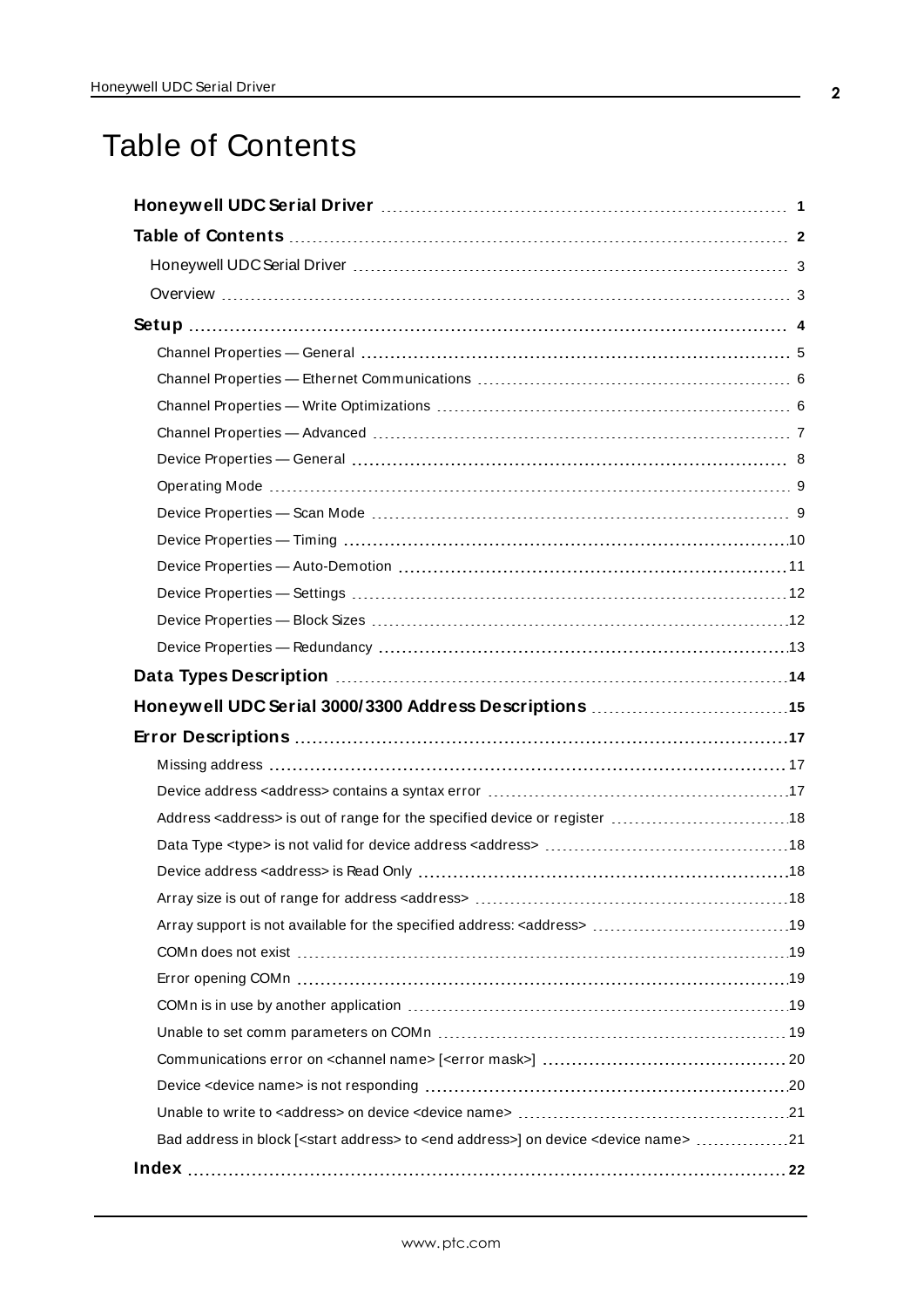# <span id="page-2-0"></span>**Honeywell UDC Serial Driver**

Help version 1.021

## **CONTENTS**

#### **[Overview](#page-2-1)**

What is the Honeywell UDC Serial Driver?

#### **[Setup](#page-3-0)**

How do I configure a device for use with this driver?

#### **Data Types [Description](#page-13-0)**

What data types does this driver support?

#### **Address [Descriptions](#page-14-0)**

How do I address a data location on a Honeywell UDC Serial device?

#### **Error [Descriptions](#page-16-0)**

<span id="page-2-1"></span>What error messages does the Honeywell UDC Serial Driver produce?

#### **Overview**

The Honeywell UDC Serial Driver provides a reliable way to connect Honeywell UDC Serial devices to OPC client applications; including HMI, SCADA, Historian, MES, ERP, and countless custom applications. It is intended for use with Honeywell UDC Serial devices that support the Modbus RTU protocol. The driver will support the UDC 3000 and UDC 3300. To support the Honeywell UDC Serial 3300, select Modbus 3Kcommunications when configuring the UDC 3300.

This driver can also control the operation of the RTSline for use with radio modems that require specific RTS timing.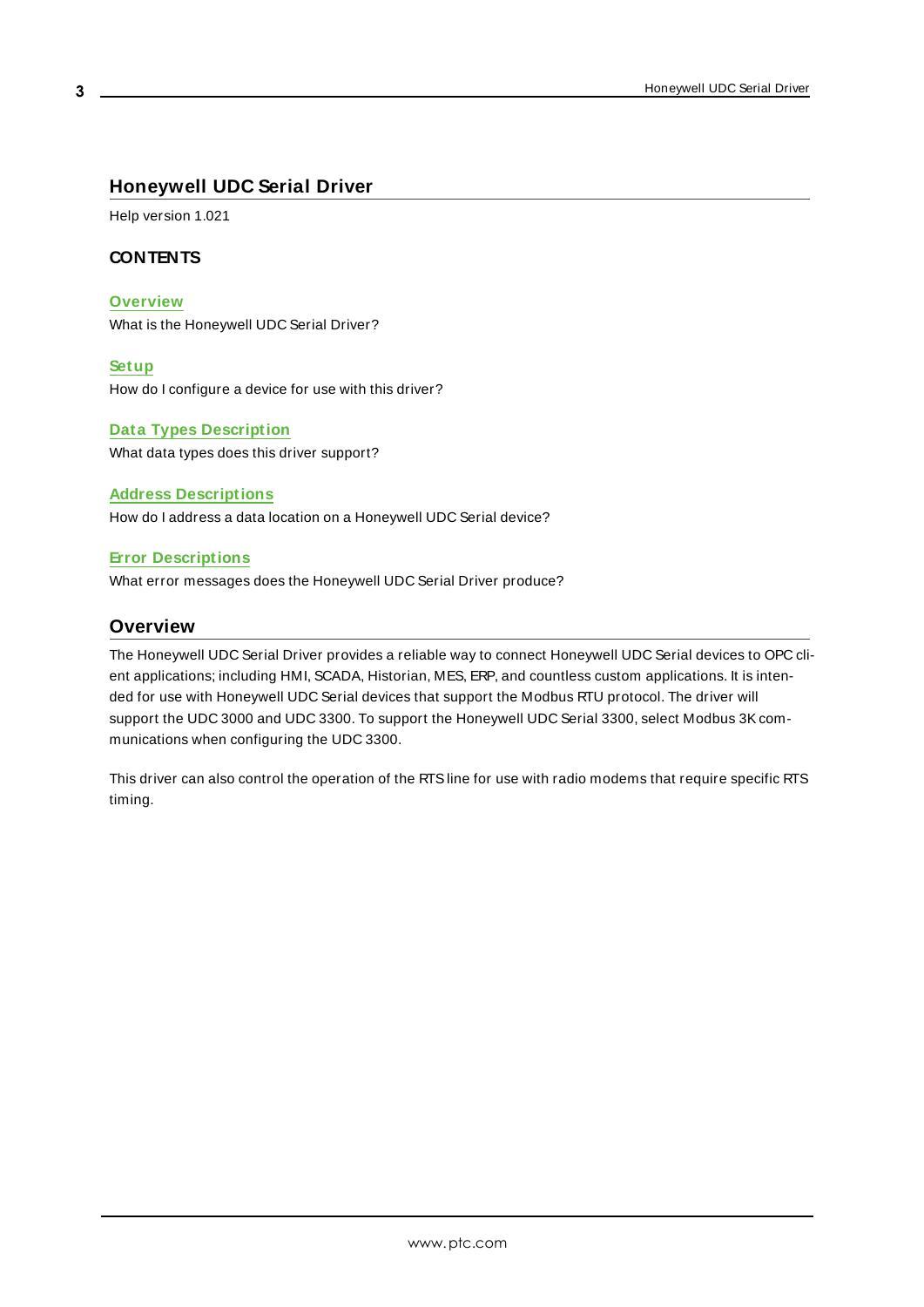#### <span id="page-3-0"></span>**Setup**

#### **Supported Devices**

Honeywell UDC Serial 3000, Honeywell UDC Serial 3300 (MODB3K mode).

#### **Communication Protocol**

Modbus RTU Protocol with Honeywell UDC Serial extensions.

#### **Supported Communication Parameters\***

The default settings are shown in **bold** where appropriate.

Baud Rate: 1200, 2400, 9600, 19200 Parity: Odd, Even, **None** Data Bits: **8** Stop Bits: **1**,2

\* Not all devices support the listed configurations.

### <span id="page-3-3"></span>**Ethernet Encapsulation**

This driver supports Ethernet Encapsulation, which allows the driver to communicate with serial devices attached to an Ethernet network using a terminal server or device server. Ethernet Encapsulation mode may be invoked through the COM ID dialog in Channel Properties. For more information, refer to the main OPC Server help file.

#### **Channel and Device Limits**

The maximum number of channels supported by this driver is 100. The maximum number of devices supported by this driver is 247 per channel.

#### <span id="page-3-2"></span>**Device ID (PLC Network Address)**

Honeywell UDC Serial devices are assigned Device IDs in the range 1 to 99.

#### **Flow Control**

When using an RS232 / RS485 converter, the type of flow control that is required will depend upon the needs of the converter. Some converters do not require any flow control and others will require RTSflow. Consult the converter's documentation to determine its flow requirements. We recommend using an RS485 converter that provides automatic flow control.

**Note:** When using the manufacturer's supplied communications cable, it is sometimes necessary to choose a flow control setting of **RTS**or **RTS Always** under the Channel Properties.

The Honeywell UDC Serial Driver supports the **RTS Manual** flow control option. This selection is used to configure the driver for operation with radio modems that require special RTS timing characteristics. For more information on RTSManual flow control, refer to **Channel Properties — Serial Communication**.

<span id="page-3-1"></span>**See Also: [Block](#page-11-1) Sizes** and **Device [Settings](#page-11-0)**.

#### **RS-485 to RS-232 Hardware Setup**

The UDC communicates via RS-485, and the PC via RS-232. An RS-232 to RS-485 converter must be purchased separately.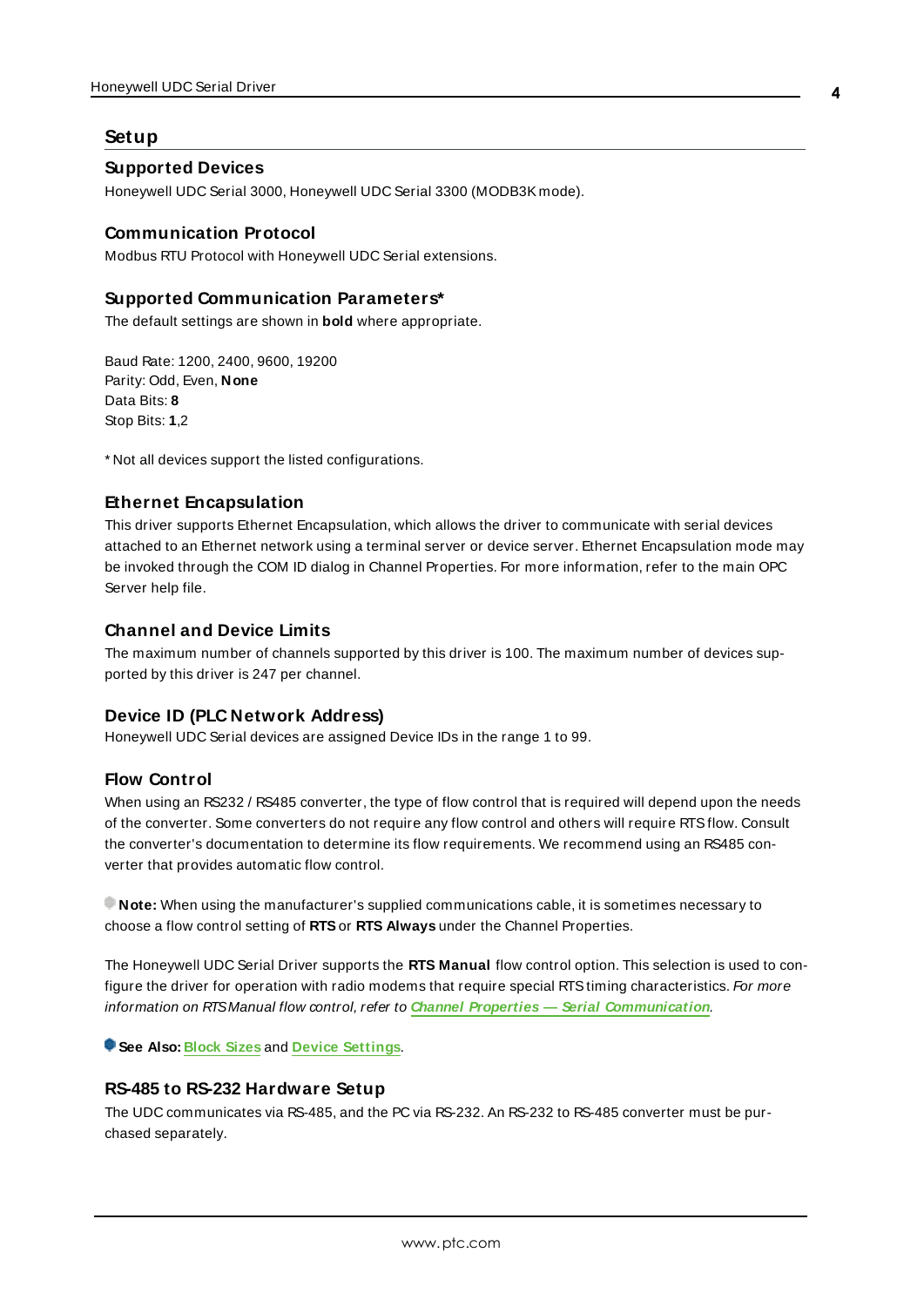## <span id="page-4-0"></span>**Channel Properties — General**

This server supports the use of multiple simultaneous communications drivers. Each protocol or driver used in a server project is called a channel. A server project may consist of many channels with the same communications driver or with unique communications drivers. A channel acts as the basic building block of an OPC link. This group is used to specify general channel properties, such as the identification attributes and operating mode.

| <b>Property Groups</b>          | <b>Identification</b><br>$\overline{\phantom{a}}$ |                |
|---------------------------------|---------------------------------------------------|----------------|
| General                         | Name                                              |                |
| Write Optimizations<br>Advanced | Description                                       |                |
|                                 | Driver                                            |                |
|                                 | Diagnostics<br>$\overline{ }$                     |                |
|                                 | Diagnostics Capture                               | <b>Disable</b> |

#### **Identification**

**Name**: Specify the user-defined identity of this channel. In each server project, each channel name must be unique. Although names can be up to 256 characters, some client applications have a limited display window when browsing the OPC server's tag space. The channel name is part of the OPC browser information. The property is required for creating a channel.

For information on reserved characters, refer to "How To... Properly Name a Channel, Device, Tag, and Tag Group" in the server help.

**Description**: Specify user-defined information about this channel.

Many of these properties, including Description, have an associated system tag.

**Driver**: Specify the protocol / driver for this channel. This property specifies the device driver that was selected during channel creation. It is a disabled setting in the channel properties. The property is required for creating a channel.

**Note**: With the server's online full-time operation, these properties can be changed at any time. This includes changing the channel name to prevent clients from registering data with the server. If a client has already acquired an item from the server before the channel name is changed, the items are unaffected. If, after the channel name has been changed, the client application releases the item and attempts to reacquire using the old channel name, the item is not accepted. Changes to the properties should not be made once a large client application has been developed. Utilize proper user role and privilege management to prevent operators from changing properties or accessing server features.

#### **Diagnostics**

**Diagnostics Capture**: When enabled, this option makes the channel's diagnostic information available to OPC applications allows the usage of statistics tags that provide feedback to client applications regarding the operation of the channel. Because the server's diagnostic features require a minimal amount of overhead processing, it is recommended that they be utilized when needed and disabled when not. The default is disabled.

**Note:** This property is not available if the driver does not support diagnostics.

**• For more information, refer to "Communication Diagnostics" and "Statistics Tags" in the server help.**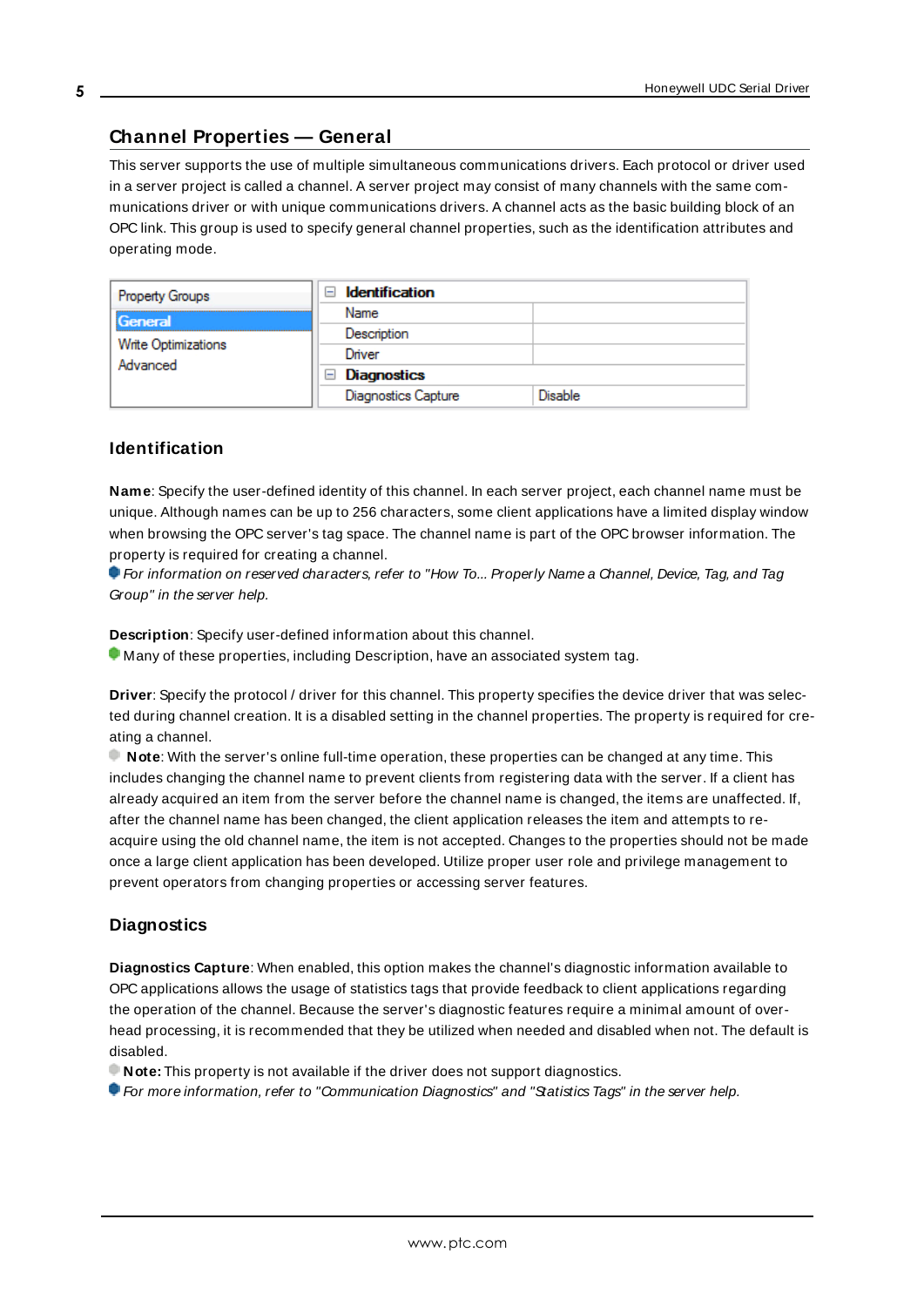# <span id="page-5-0"></span>**Channel Properties — Ethernet Communications**

Ethernet Communication can be used to communicate with devices.

| <b>Property Groups</b>         | <b>Ethernet Settings</b><br>$\equiv$ |         |  |
|--------------------------------|--------------------------------------|---------|--|
| General                        | Network Adapter                      | Default |  |
| <b>Ethernet Communications</b> |                                      |         |  |
| Write Optimizations            |                                      |         |  |
| Advanced                       |                                      |         |  |

#### **Ethernet Settings**

**Network Adapter**: Specify the network adapter to bind. When left blank or Default is selected, the operating system selects the default adapter.

## <span id="page-5-1"></span>**Channel Properties — Write Optimizations**

The server must ensure that the data written from the client application gets to the device on time. Given this goal, the server provides optimization properties to meet specific needs or improve application responsiveness.

| <b>Property Groups</b>     | $\Box$ Write Optimizations |                                      |
|----------------------------|----------------------------|--------------------------------------|
| General                    | <b>Optimization Method</b> | Write Only Latest Value for All Tags |
|                            | Duty Cycle                 | 10                                   |
| <b>Write Optimizations</b> |                            |                                      |

#### **Write Optimizations**

**Optimization Method**: Controls how write data is passed to the underlying communications driver. The options are:

- <sup>l</sup> **Write All Values for All Tags**: This option forces the server to attempt to write every value to the controller. In this mode, the server continues to gather write requests and add them to the server's internal write queue. The server processes the write queue and attempts to empty it by writing data to the device as quickly as possible. This mode ensures that everything written from the client applications is sent to the target device. This mode should be selected if the write operation order or the write item's content must uniquely be seen at the target device.
- <sup>l</sup> **Write Only Latest Value for Non-Boolean Tags**: Many consecutive writes to the same value can accumulate in the write queue due to the time required to actually send the data to the device. If the server updates a write value that has already been placed in the write queue, far fewer writes are needed to reach the same final output value. In this way, no extra writes accumulate in the server's queue. When the user stops moving the slide switch, the value in the device is at the correct value at virtually the same time. As the mode states, any value that is not a Boolean value is updated in the server's internal write queue and sent to the device at the next possible opportunity. This can greatly improve the application performance.

**Note**: This option does not attempt to optimize writes to Boolean values. It allows users to optimize the operation of HMI data without causing problems with Boolean operations, such as a momentary push button.

**• Write Only Latest Value for All Tags**: This option takes the theory behind the second optimization mode and applies it to all tags. It is especially useful if the application only needs to send the latest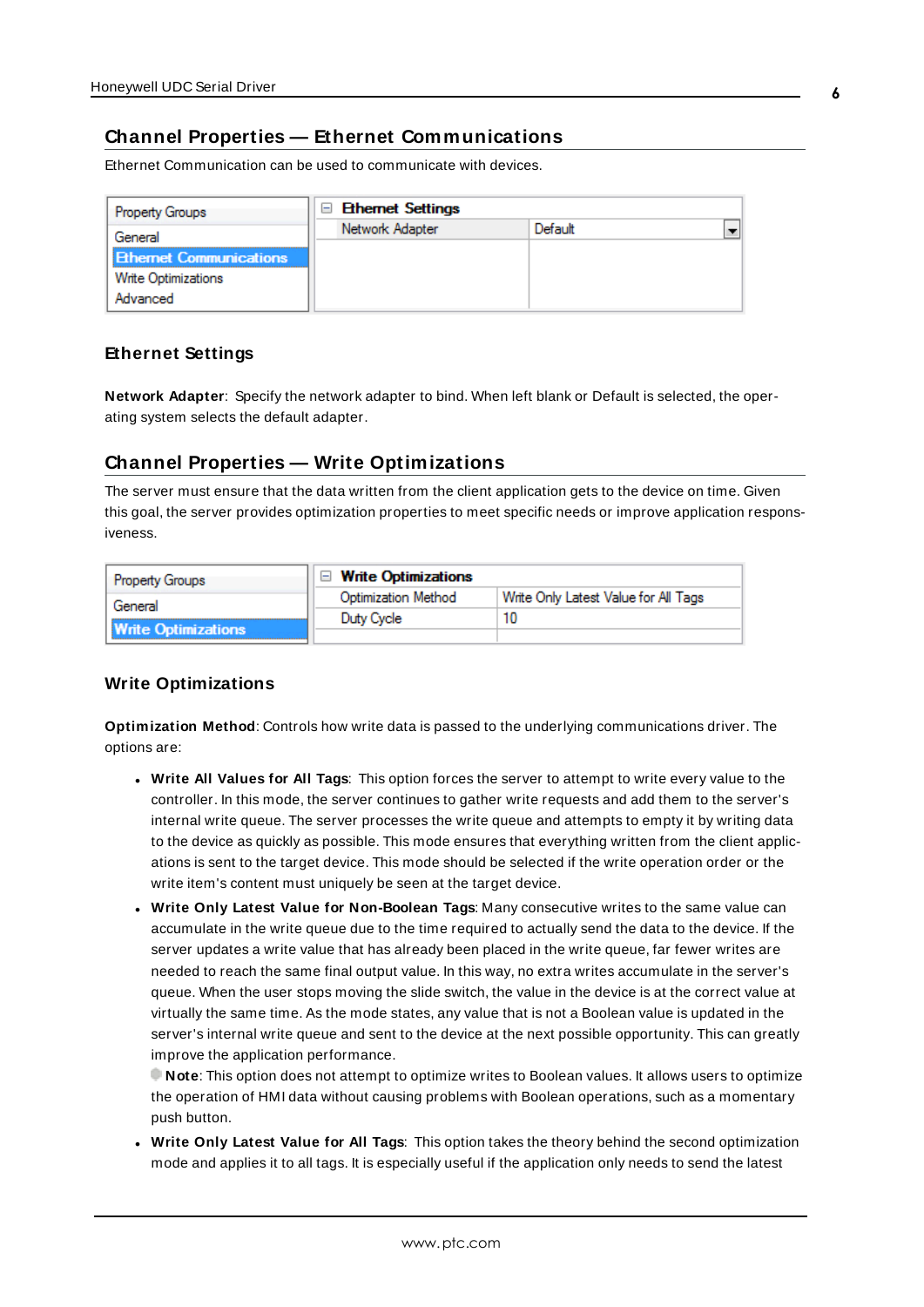value to the device. This mode optimizes all writes by updating the tags currently in the write queue before they are sent. This is the default mode.

**Duty Cycle**: is used to control the ratio of write to read operations. The ratio is always based on one read for every one to ten writes. The duty cycle is set to ten by default, meaning that ten writes occur for each read operation. Although the application is performing a large number of continuous writes, it must be ensured that read data is still given time to process. A setting of one results in one read operation for every write operation. If there are no write operations to perform, reads are processed continuously. This allows optimization for applications with continuous writes versus a more balanced back and forth data flow. **Note**: It is recommended that the application be characterized for compatibility with the write optimization enhancements before being used in a production environment.

# <span id="page-6-0"></span>**Channel Properties — Advanced**

This group is used to specify advanced channel properties. Not all drivers support all properties; so the Advanced group does not appear for those devices.

| <b>Property Groups</b> | $\Box$ Non-Normalized Float Handling |                   |
|------------------------|--------------------------------------|-------------------|
| General                | <b>Floating-Point Values</b>         | Replace with Zero |
| Write Optimizations    | <b>Inter-Device Delay</b><br>$-1$    |                   |
| Advanced               | Inter-Device Delay (ms)              |                   |
|                        |                                      |                   |

**Non-Normalized Float Handling**: A non-normalized value is defined as Infinity, Not-a-Number (NaN), or as a Denormalized Number. The default is Replace with Zero. Drivers that have native float handling may default to Unmodified. Non-normalized float handling allows users to specify how a driver handles non-normalized IEEE-754 floating point data. Descriptions of the options are as follows:

- <sup>l</sup> **Replace with Zero**: This option allows a driver to replace non-normalized IEEE-754 floating point values with zero before being transferred to clients.
- <sup>l</sup> **Unmodified**: This option allows a driver to transfer IEEE-754 denormalized, normalized, non-number, and infinity values to clients without any conversion or changes.

**Note:** This property is not available if the driver does not support floating-point values or if it only supports the option that is displayed. According to the channel's float normalization setting, only real-time driver tags (such as values and arrays) are subject to float normalization. For example, EFM data is not affected by this setting.

For more information on the floating-point values, refer to "How To ... Work with Non-Normalized Floating-Point Values" in the server help.

**Inter-Device Delay**: Specify the amount of time the communications channel waits to send new requests to the next device after data is received from the current device on the same channel. Zero (0) disables the delay.

**Note:** This property is not available for all drivers, models, and dependent settings.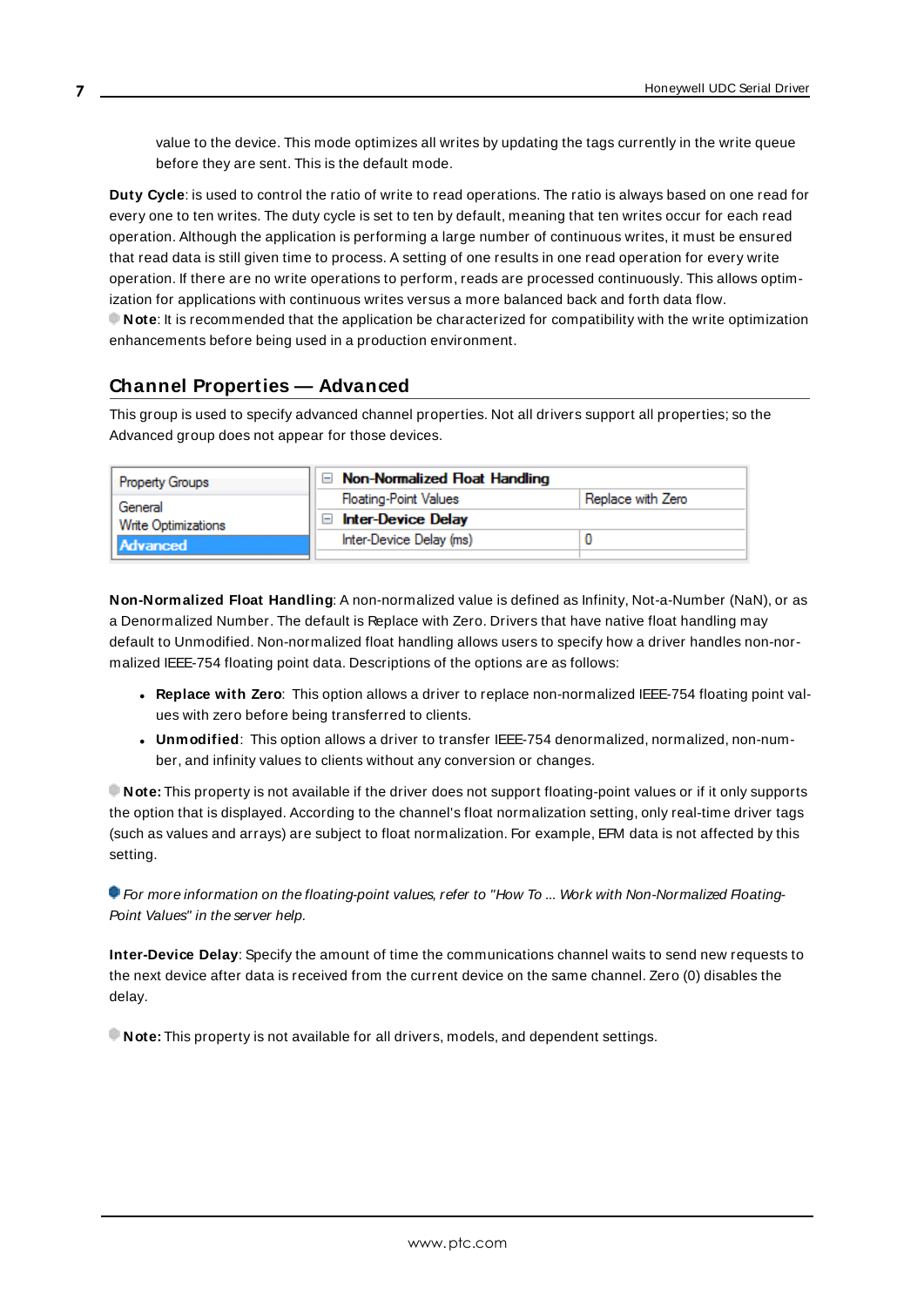### <span id="page-7-0"></span>**Device Properties — General**

A device represents a single target on a communications channel. If the driver supports multiple controllers, users must enter a device ID for each controller.

| <b>Property Groups</b> | <b>Identification</b><br>- |         |
|------------------------|----------------------------|---------|
| General                | Name                       |         |
| Scan Mode              | Description                |         |
|                        | Channel Assignment         |         |
|                        | Driver                     |         |
|                        | Model                      |         |
|                        | <b>ID</b> Format           | Decimal |
|                        | ID                         |         |

#### <span id="page-7-5"></span>**Identification**

**Name**: Specify the name of the device. It is a logical user-defined name that can be up to 256 characters long and may be used on multiple channels.

**Note**: Although descriptive names are generally a good idea, some OPC client applications may have a limited display window when browsing the OPC server's tag space. The device name and channel name become part of the browse tree information as well. Within an OPC client, the combination of channel name and device name would appear as "ChannelName.DeviceName".

For more information, refer to "How To... Properly Name a Channel, Device, Tag, and Tag Group" in server help.

**Description**: Specify the user-defined information about this device.

<span id="page-7-1"></span>**Many of these properties, including Description, have an associated system tag.** 

<span id="page-7-2"></span>**Channel Assignment**: Specify the user-defined name of the channel to which this device currently belongs.

<span id="page-7-4"></span>**Driver**: Selected protocol driver for this device.

**Model**: Specify the type of device that is associated with this ID. The contents of the drop-down menu depend on the type of communications driver being used. Models that are not supported by a driver are disabled. If the communications driver supports multiple device models, the model selection can only be changed when there are no client applications connected to the device.

**Note:** If the communication driver supports multiple models, users should try to match the model selection to the physical device. If the device is not represented in the drop-down menu, select a model that conforms closest to the target device. Some drivers support a model selection called "Open," which allows users to communicate without knowing the specific details of the target device. For more information, refer to the driver help documentation.

<span id="page-7-3"></span>**ID**: Specify the device's driver-specific station or node. The type of ID entered depends on the communications driver being used. For many communication drivers, the ID is a numeric value. Drivers that support a Numeric ID provide users with the option to enter a numeric value whose format can be changed to suit the needs of the application or the characteristics of the selected communications driver. The format is set by the driver by default. Options include Decimal, Octal, and Hexadecimal.

**Note**: If the driver is Ethernet-based or supports an unconventional station or node name, the device's TCP/IPaddress may be used as the device ID. TCP/IPaddresses consist of four values that are separated by periods, with each value in the range of 0 to 255. Some device IDs are string based. There may be additional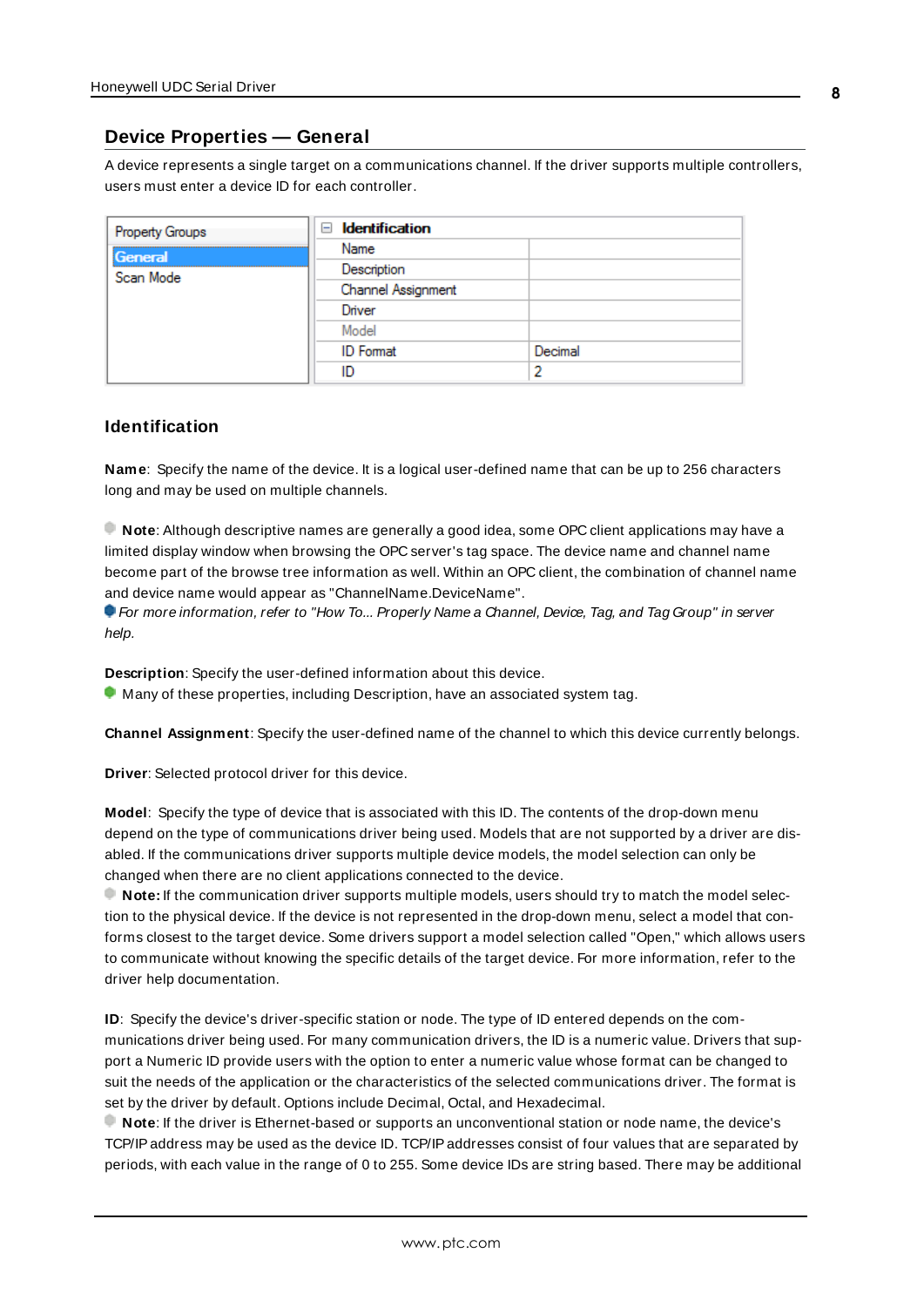properties to configure within the ID field, depending on the driver. For more information, refer to the driver's help documentation.

## <span id="page-8-0"></span>**Operating Mode**

| <b>Property Groups</b> | Identification        |        |
|------------------------|-----------------------|--------|
| General<br>Scan Mode   | $\Box$ Operating Mode |        |
|                        | Data Collection       | Enable |
|                        | Simulated             | No     |

<span id="page-8-2"></span>**Data Collection**: This property controls the device's active state. Although device communications are enabled by default, this property can be used to disable a physical device. Communications are not attempted when a device is disabled. From a client standpoint, the data is marked as invalid and write operations are not accepted. This property can be changed at any time through this property or the device system tags.

<span id="page-8-4"></span>**Simulated**: Place the device into or out of Simulation Mode. In this mode, the driver does not attempt to communicate with the physical device, but the server continues to return valid OPC data. Simulated stops physical communications with the device, but allows OPC data to be returned to the OPC client as valid data. While in Simulation Mode, the server treats all device data as reflective: whatever is written to the simulated device is read back and each OPC item is treated individually. The item's memory map is based on the group Update Rate. The data is not saved if the server removes the item (such as when the server is reinitialized). The default is No.

**Notes:**

- 1. This System tag (Simulated) is read only and cannot be written to for runtime protection. The System tag allows this property to be monitored from the client.
- 2. In Simulation mode, the item's memory map is based on client update rate(s) (Group Update Rate for OPC clients or Scan Rate for native and DDEinterfaces). This means that two clients that reference the same item with different update rates return different data.

 Simulation Mode is for test and simulation purposes only. It should never be used in a production environment.

# <span id="page-8-1"></span>**Device Properties — Scan Mode**

The Scan Mode specifies the subscribed-client requested scan rate for tags that require device communications. Synchronous and asynchronous device reads and writes are processed as soon as possible; unaffected by the Scan Mode properties.

| <b>Property Groups</b> | Scan Mode                  |                                      |
|------------------------|----------------------------|--------------------------------------|
| General                | Scan Mode                  | Respect Client-Specified Scan Rate v |
| Scan Mode              | Initial Updates from Cache | Disable                              |
|                        |                            |                                      |

<span id="page-8-3"></span>**Scan Mode**: Specify how tags in the device are scanned for updates sent to subscribing clients. Descriptions of the options are:

- <sup>l</sup> **Respect Client-Specified Scan Rate**: This mode uses the scan rate requested by the client.
- <sup>l</sup> **Request Data No Faster than Scan Rate**: This mode specifies the value set as the maximum scan rate. The valid range is 10 to 99999990 milliseconds. The default is 1000 milliseconds.

**Note**: When the server has an active client and items for the device and the scan rate value is

**9**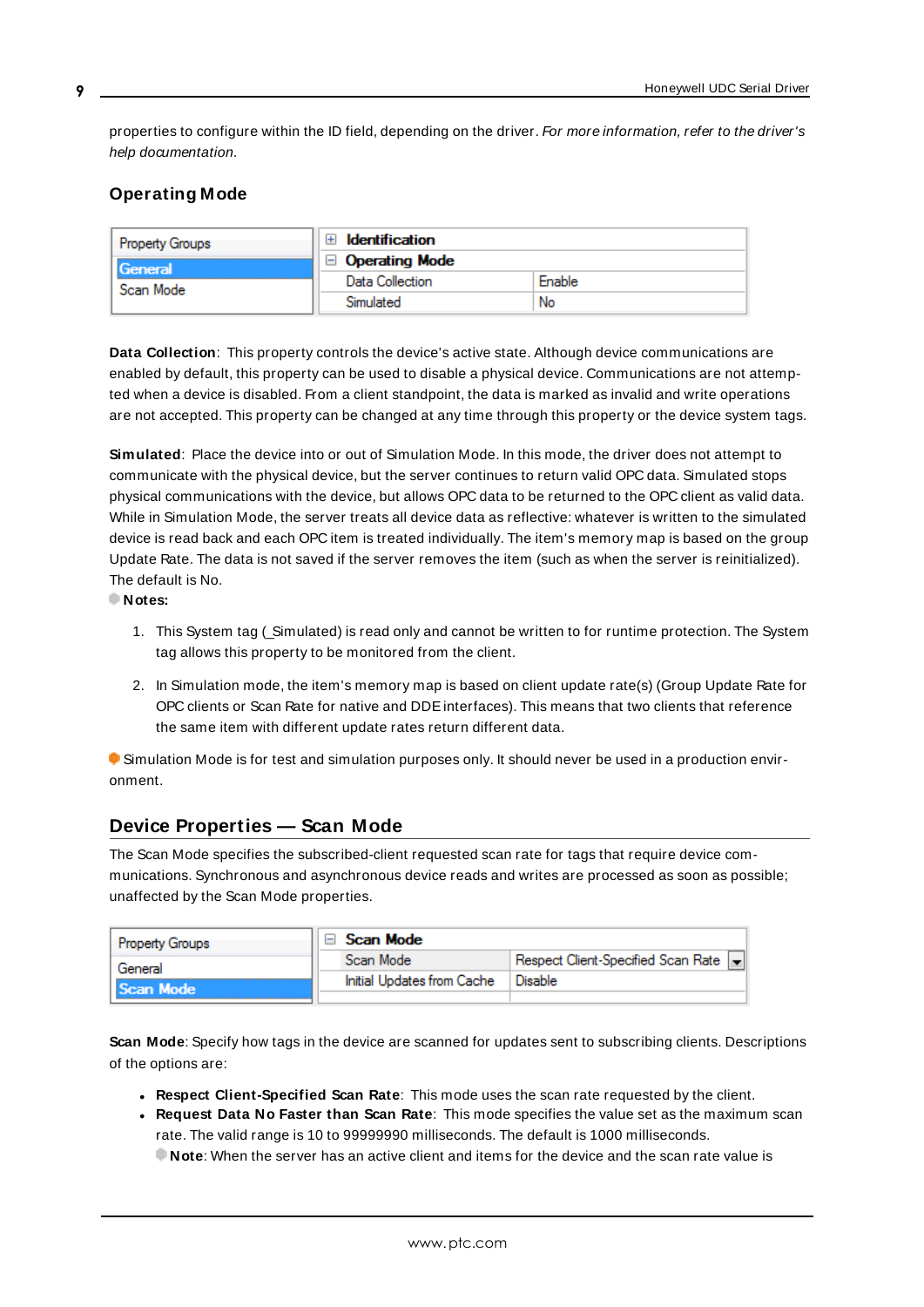increased, the changes take effect immediately. When the scan rate value is decreased, the changes do not take effect until all client applications have been disconnected.

- <sup>l</sup> **Request All Data at Scan Rate**: This mode forces tags to be scanned at the specified rate for subscribed clients. The valid range is 10 to 99999990 milliseconds. The default is 1000 milliseconds.
- <span id="page-9-3"></span><sup>l</sup> **Do Not Scan, Demand Poll Only**: This mode does not periodically poll tags that belong to the device nor perform a read to get an item's initial value once it becomes active. It is the OPC client's responsibility to poll for updates, either by writing to the \_DemandPoll tag or by issuing explicit device reads for individual items. For more information, refer to "Device Demand Poll" in server help.
- <span id="page-9-6"></span><sup>l</sup> **Respect Tag-Specified Scan Rate**: This mode forces static tags to be scanned at the rate specified in their static configuration tag properties. Dynamic tags are scanned at the client-specified scan rate.

<span id="page-9-4"></span>**Initial Updates from Cache**: When enabled, this option allows the server to provide the first updates for newly activated tag references from stored (cached) data. Cache updates can only be provided when the new item reference shares the same address, scan rate, data type, client access, and scaling properties. A device read is used for the initial update for the first client reference only. The default is disabled; any time a client activates a tag reference the server attempts to read the initial value from the device.

## <span id="page-9-1"></span><span id="page-9-0"></span>**Device Properties — Timing**

The device Timing properties allow the driver's response to error conditions to be tailored to fit the application's needs. In many cases, the environment requires changes to these properties for optimum performance. Factors such as electrically generated noise, modem delays, and poor physical connections can influence how many errors or timeouts a communications driver encounters. Timing properties are specific to each configured device.

| <b>Property Groups</b> | $\Box$ Communication Timeouts |      |
|------------------------|-------------------------------|------|
| General                | Connect Timeout (s)           |      |
| Scan Mode              | Request Timeout (ms)          | 1000 |
| Timing                 | Attempts Before Timeout       |      |
| Redundancy             | Timing<br>ı-ı                 |      |
|                        | Inter-Request Delay (ms)      |      |

#### <span id="page-9-2"></span>**Communications Timeouts**

**Connect Timeout**: This property (which is used primarily by Ethernet based drivers) controls the amount of time required to establish a socket connection to a remote device. The device's connection time often takes longer than normal communications requests to that same device. The valid range is 1 to 30 seconds. The default is typically 3 seconds, but can vary depending on the driver's specific nature. If this setting is not supported by the driver, it is disabled.

**Note:** Due to the nature of UDP connections, the connection timeout setting is not applicable when communicating via UDP.

<span id="page-9-5"></span>**Request Timeout**: Specify an interval used by all drivers to determine how long the driver waits for a response from the target device to complete. The valid range is 50 to 9,999,999 milliseconds (167.6667 minutes). The default is usually 1000 milliseconds, but can vary depending on the driver. The default timeout for most serial drivers is based on a baud rate of 9600 baud or better. When using a driver at lower baud rates, increase the timeout to compensate for the increased time required to acquire data.

**Attempts Before Timeout**: Specify how many times the driver issues a communications request before considering the request to have failed and the device to be in error. The valid range is 1 to 10. The default is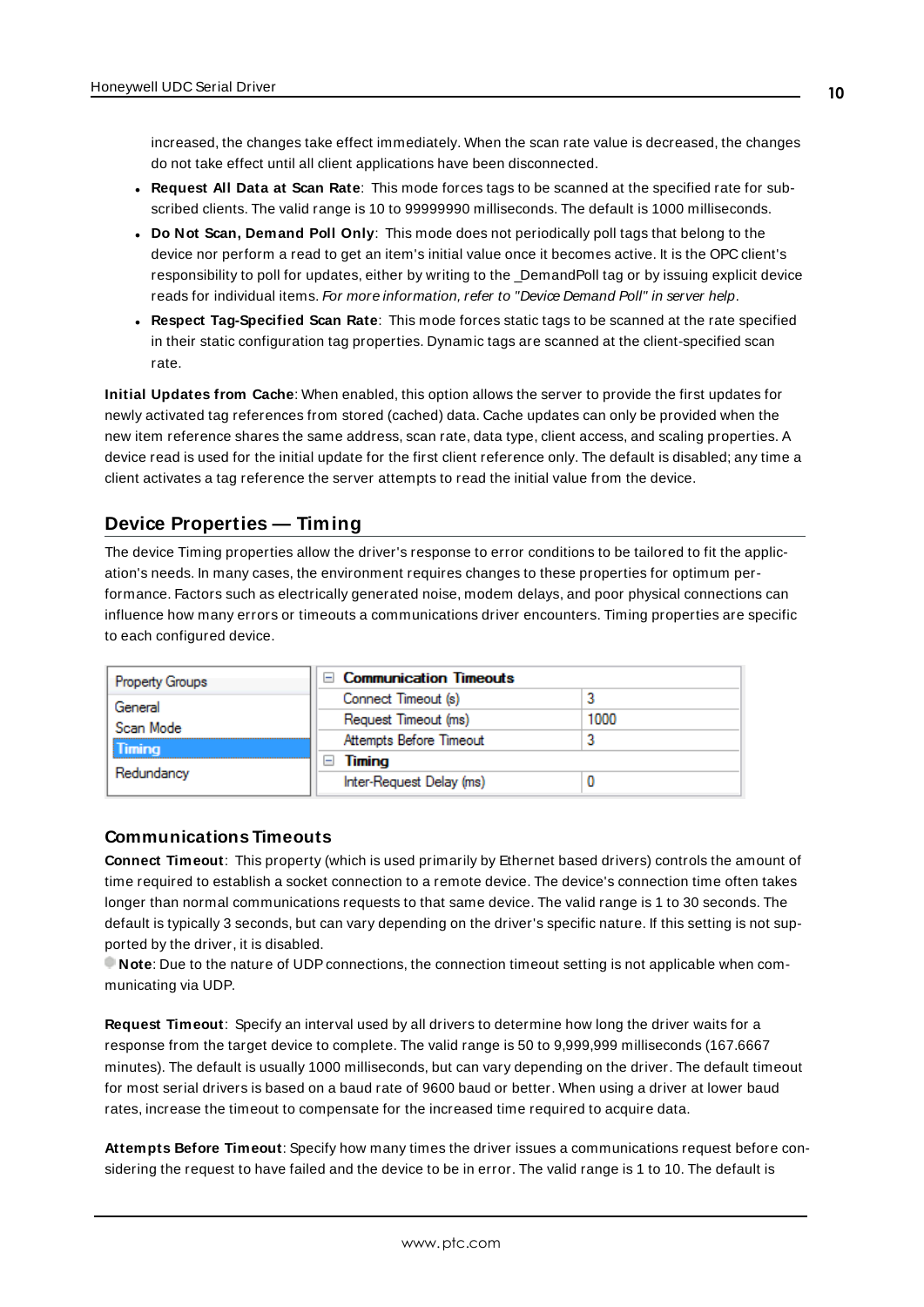<span id="page-10-1"></span>typically 3, but can vary depending on the driver's specific nature. The number of attempts configured for an application depends largely on the communications environment. This property applies to both connection attempts and request attempts.

## <span id="page-10-5"></span>**Timing**

**Inter-Request Delay**: Specify how long the driver waits before sending the next request to the target device. It overrides the normal polling frequency of tags associated with the device, as well as one-time reads and writes. This delay can be useful when dealing with devices with slow turnaround times and in cases where network load is a concern. Configuring a delay for a device affects communications with all other devices on the channel. It is recommended that users separate any device that requires an interrequest delay to a separate channel if possible. Other communications properties (such as communication serialization) can extend this delay. The valid range is 0 to 300,000 milliseconds; however, some drivers may limit the maximum value due to a function of their particular design. The default is 0, which indicates no delay between requests with the target device.

<span id="page-10-0"></span>**Note**: Not all drivers support Inter-Request Delay. This setting does not appear if it is not available.

# **Device Properties — Auto-Demotion**

The Auto-Demotion properties can temporarily place a device off-scan in the event that a device is not responding. By placing a non-responsive device offline for a specific time period, the driver can continue to optimize its communications with other devices on the same channel. After the time period has been reached, the driver re-attempts to communicate with the non-responsive device. If the device is responsive, the device is placed on-scan; otherwise, it restarts its off-scan time period.

| <b>Property Groups</b> | Auto-Demotion                           |               |  |
|------------------------|-----------------------------------------|---------------|--|
| General                | Demote on Failure                       | <b>Enable</b> |  |
| Scan Mode              | Timeouts to Demote                      |               |  |
| Timina                 | Demotion Period (ms)                    | 10000         |  |
| Auto-Demotion          | Discard Requests when Demoted   Disable |               |  |
|                        |                                         |               |  |

<span id="page-10-2"></span>**Demote on Failure**: When enabled, the device is automatically taken off-scan until it is responding again. **Tip:** Determine when a device is off-scan by monitoring its demoted state using the \_AutoDemoted system tag.

<span id="page-10-6"></span>**Timeouts to Demote**: Specify how many successive cycles of request timeouts and retries occur before the device is placed off-scan. The valid range is 1 to 30 successive failures. The default is 3.

<span id="page-10-3"></span>**Demotion Period**: Indicate how long the device should be placed off-scan when the timeouts value is reached. During this period, no read requests are sent to the device and all data associated with the read requests are set to bad quality. When this period expires, the driver places the device on-scan and allows for another attempt at communications. The valid range is 100 to 3600000 milliseconds. The default is 10000 milliseconds.

<span id="page-10-4"></span>**Discard Requests when Demoted**: Select whether or not write requests should be attempted during the off-scan period. Disable to always send write requests regardless of the demotion period. Enable to discard writes; the server automatically fails any write request received from a client and does not post a message to the Event Log.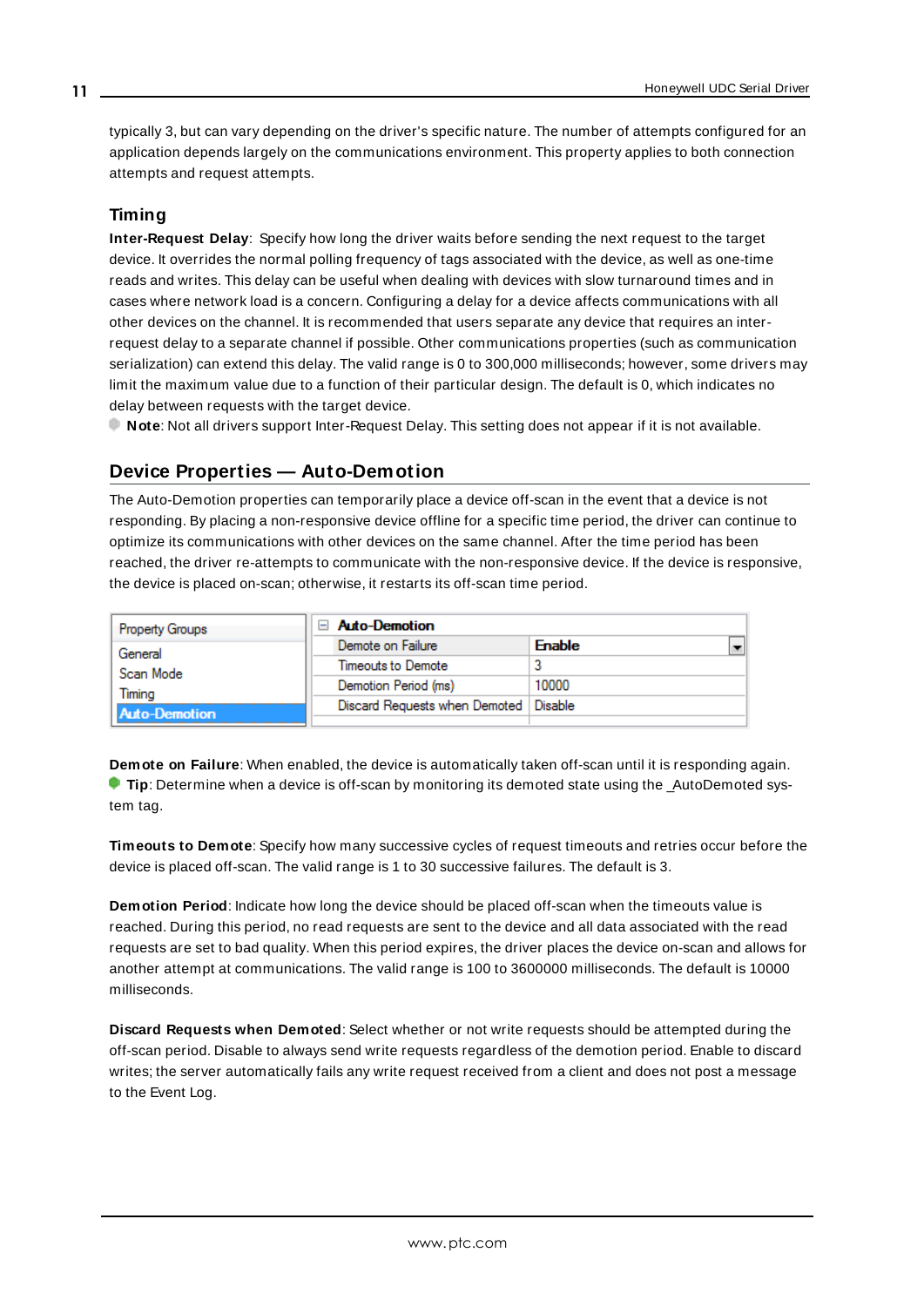## <span id="page-11-0"></span>**Device Properties — Settings**

| <b>Property Groups</b> | <b>Settings</b>           |     |
|------------------------|---------------------------|-----|
|                        | Use Zero-Based Addressing | Yes |
| Settings               | First Word Low            | Yes |
| <b>Block Sizes</b>     |                           |     |

#### **Settings**

**Use Zero-Based Addressing**: If the device's address numbering convention starts at zero, specify Yes. When frames are constructed to communicate with a Honeywell UDC Serial device, user-defined addresses have one subtracted by default. This behavior follows the convention of the Honeywell UDC Serial devices.

**First Word Low**: Two consecutive registers addresses in a Honeywell UDC Serial device are used for 32-bit data types. Specify whether the driver should assume the first word is the low or the high word of the 32-bit value. The default, first word high, follows the convention of the Honeywell UDC Serial.

**For the best communication behavior, try the following UDC settings:** 

ComSTATE= MODB3K ComADDR=2 SHEDENAB= DISABLE BAUD = 9600 DUPLEX= HALF  $WS$  FLOAT = FP B  $TX$  DELAY = 100  $UNITS = FNG$  $CSP$  RATO = 1.00  $CSP BIAS = 0.0$ LOOPBACK= DISABLE

# <span id="page-11-1"></span>**Device Properties — Block Sizes**

| <b>Property Groups</b> | <b>Discretes</b><br>$-1$ |    |
|------------------------|--------------------------|----|
| General                | Output Discretes         | 32 |
| Scan Mode              | <b>Input Discretes</b>   | 32 |
| Timing                 | Registers<br>н           |    |
| TCP/IP                 | Output Registers         | 32 |
| <b>Blocks</b>          | <b>Input Registers</b>   | 32 |
|                        |                          |    |

#### **Coils**

**Output Coils**: Coils can be read from 8 to 800 points (bits) at a time. A higher block size means more points will be read from the device in a single request. If data needs to be read from non-contiguous locations within the device, the block size can be reduced.

**Input Coils**: Coils can be read from 8 to 800 points (bits) at a time. A higher block size means more points will be read from the device in a single request. If data needs to be read from non-contiguous locations within the device, the block size can be reduced.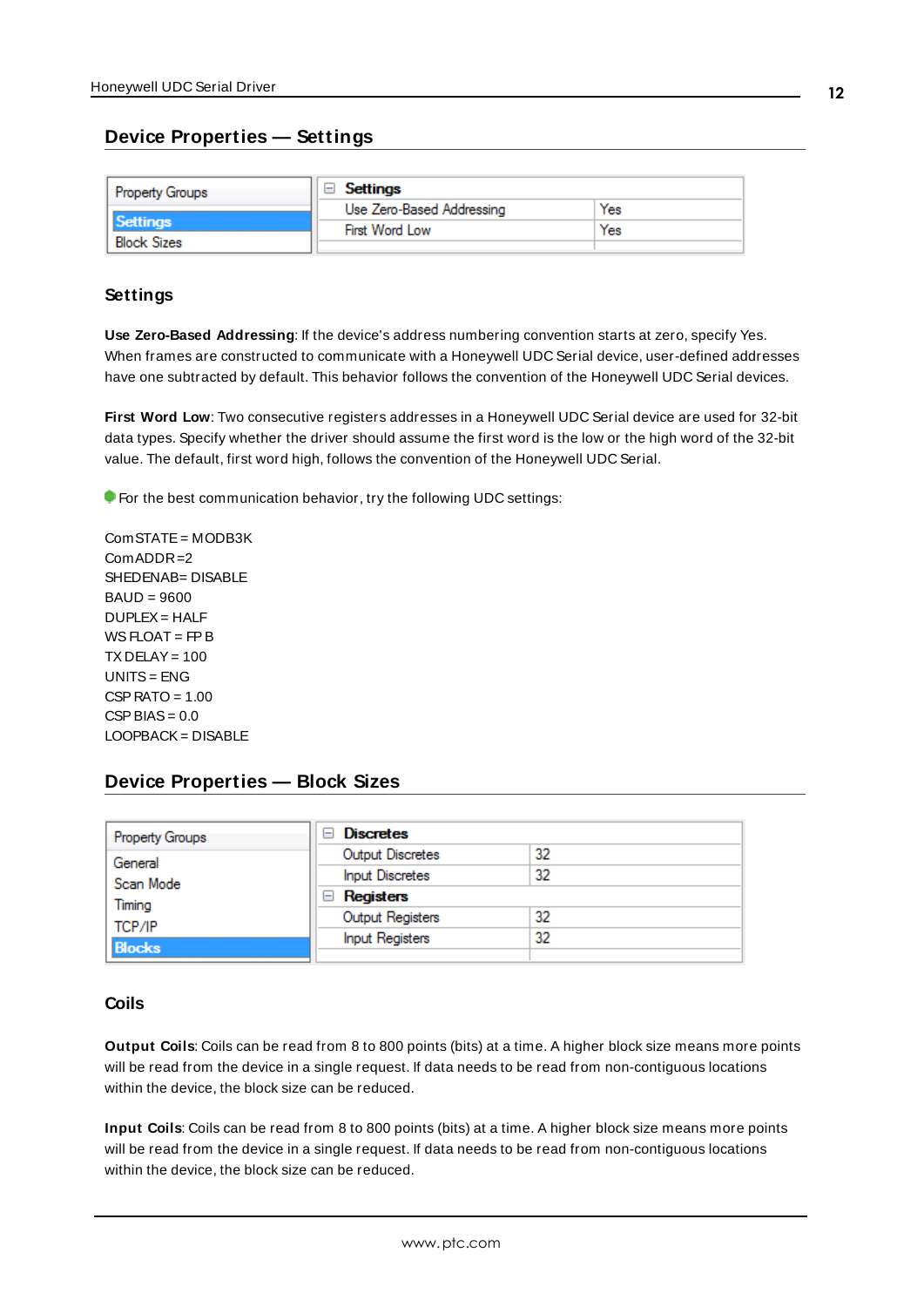# **Registers**

**Internal Registers**: Internal registers can be read from 1 to 125 locations (words) at a time. A higher block size means more register values will be read from the device in a single request. If the data needs to be read from non-contiguous locations within the device, the block size can be reduced.

**Holding Registers**: Holding registers can be read from 1 to 125 locations (words) at a time. A higher block size means more register values will be read from the device in a single request. If the data needs to be read from non-contiguous locations within the device, the block size can be reduced.

<span id="page-12-0"></span>

| <b>Property Groups</b>     | Redundancy<br>$=$      |                                    |  |
|----------------------------|------------------------|------------------------------------|--|
| General                    | Secondary Path         | <b>Channel Device1</b><br>$\cdots$ |  |
| Scan Mode                  | <b>Operating Mode</b>  | Switch On Failure                  |  |
| Timing                     | Monitor Item           |                                    |  |
| Auto-Demotion              | Monitor Interval (s)   | 300                                |  |
|                            | Return to Primary ASAP | Yes                                |  |
| <b>Tag Generation</b>      |                        |                                    |  |
| <b>Tag Import Settings</b> |                        |                                    |  |
| Redundancy                 |                        |                                    |  |

Redundancy is available with the Media-Level Redundancy Plug-In.

Consult the website, a sales representative, or the **user [manual](https://www.kepware.com/getattachment/35461efd-b53a-4219-a109-a89fad20b230/media-level-redundancy-manual.pdf)** for more information.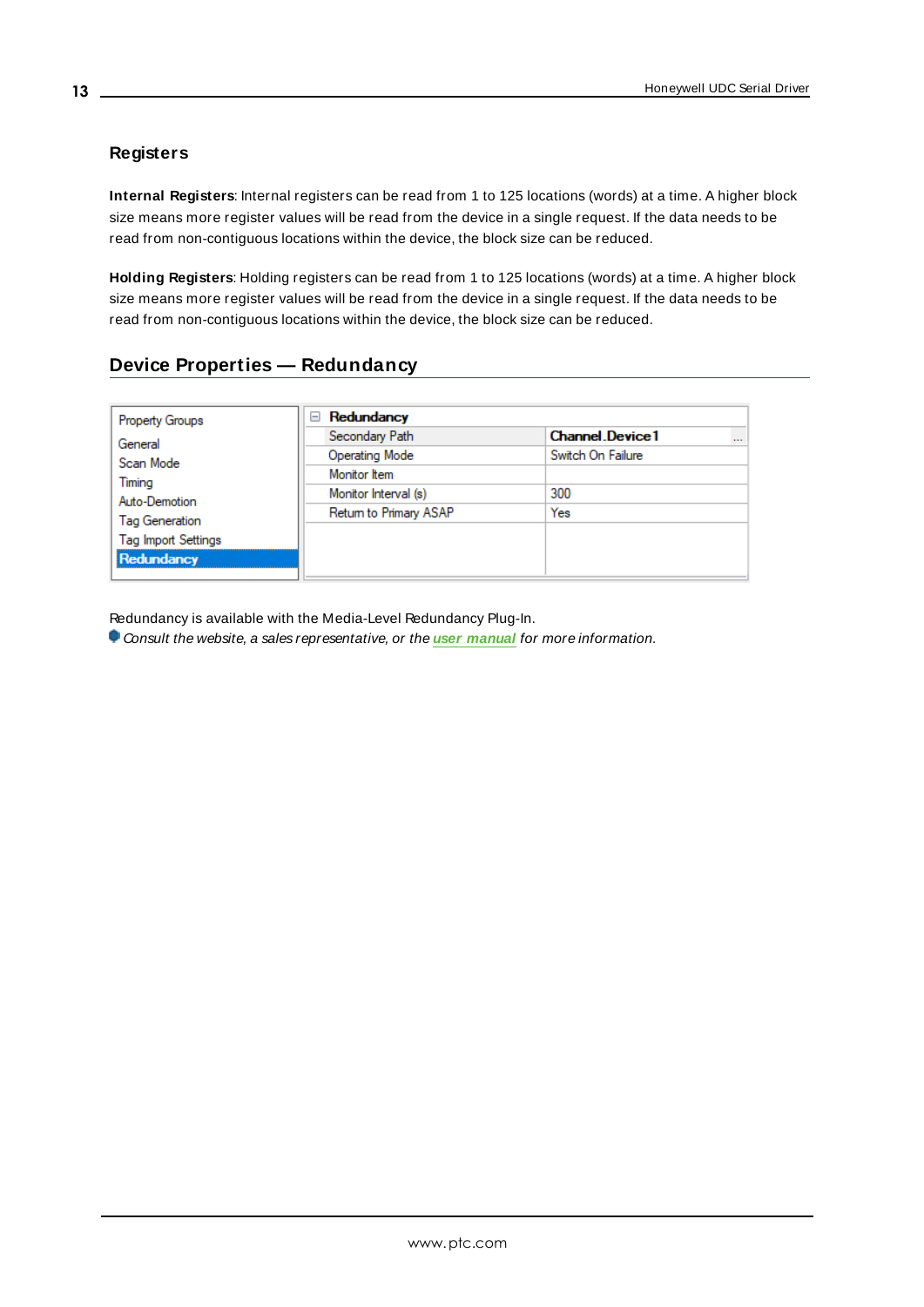# <span id="page-13-8"></span><span id="page-13-0"></span>**Data Types Description**

The descriptions below assume first word low data handling of 32-bit data types.

<span id="page-13-7"></span><span id="page-13-6"></span><span id="page-13-5"></span><span id="page-13-4"></span><span id="page-13-3"></span><span id="page-13-2"></span><span id="page-13-1"></span>

| Data Type      | <b>Description</b>                                                                                                                                            |
|----------------|---------------------------------------------------------------------------------------------------------------------------------------------------------------|
| <b>Boolean</b> | Single bit                                                                                                                                                    |
|                | Unsigned 16-bit value                                                                                                                                         |
| Word           | bit 0 is the low bit<br>bit 15 is the high bit                                                                                                                |
|                | Signed 16-bit value                                                                                                                                           |
| Short          | bit 0 is the low bit<br>bit 14 is the high bit<br>bit 15 is the sign bit                                                                                      |
|                | Unsigned 32-bit value                                                                                                                                         |
| <b>DWord</b>   | bit 0 is the low bit<br>bit 31 is the high bit                                                                                                                |
|                | Signed 32-bit value                                                                                                                                           |
| Long           | bit 0 is the low bit<br>bit 30 is the high bit<br>bit 31 is the sign bit                                                                                      |
|                | Two byte packed BCD                                                                                                                                           |
| <b>BCD</b>     | Value range is 0-9999. Behavior is undefined for values beyond this range.                                                                                    |
|                | Four byte packed BCD                                                                                                                                          |
| <b>LBCD</b>    | Value range is 0-99999999. Behavior is undefined for values beyond this range.                                                                                |
|                | 32-bit floating point value.                                                                                                                                  |
| <b>Float</b>   | The driver interprets two consecutive registers as a floating point value by making the<br>second register the high word and the first register the low word. |
| Float          | If register 40001 is specified as a float, bit 0 of register 40001 would be bit 0 of the 32-bit                                                               |
| Example        | word, and bit 15 of register 40002 would be bit 31 of the 32-bit word.                                                                                        |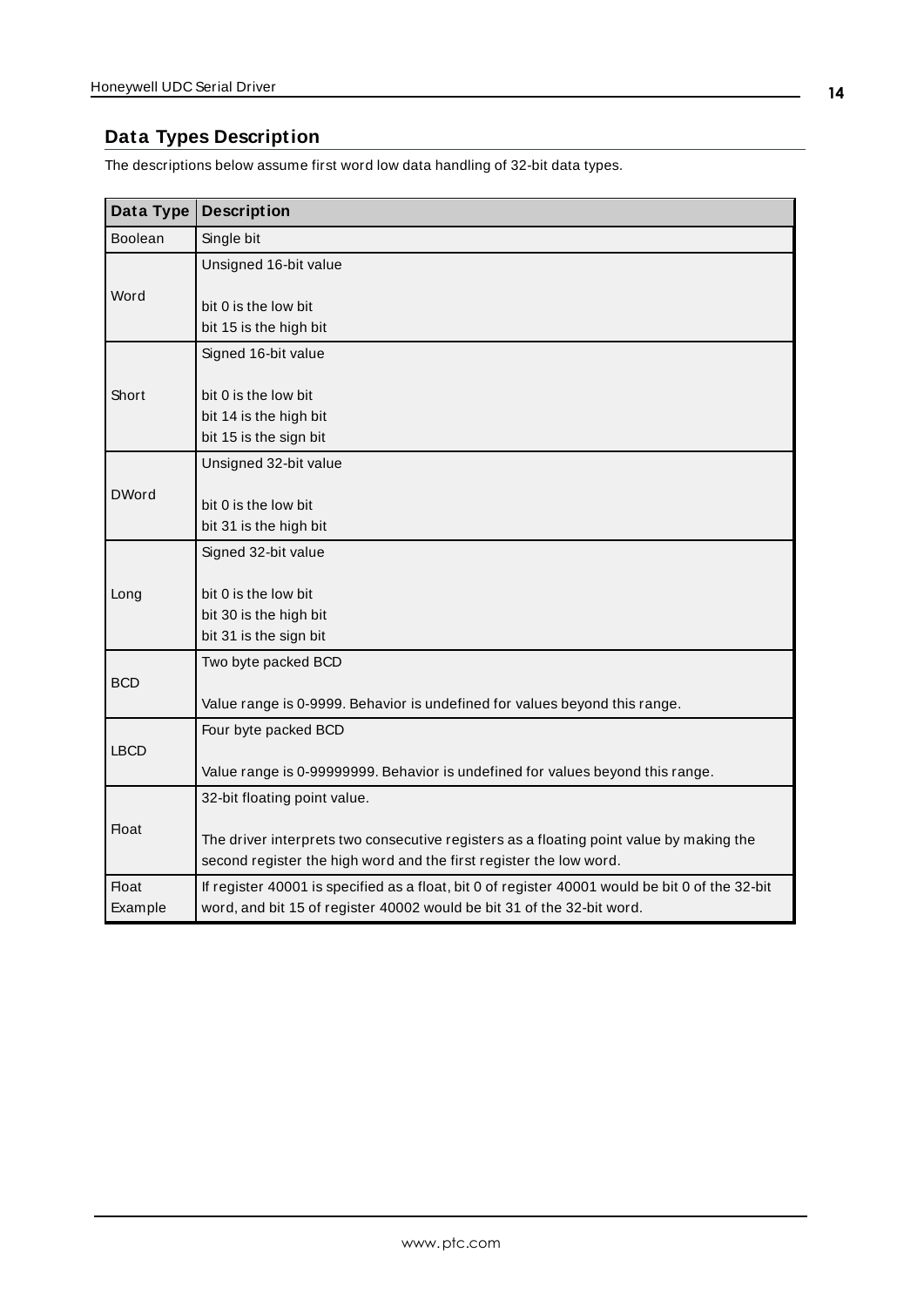# <span id="page-14-0"></span>**Honeywell UDC Serial 3000/ 3300 Address Descriptions**

The default data types for dynamically defined tags are shown in **bold** where appropriate.

## **Honeywell UDC Serial Addressing Decimal Format**

| <b>Address</b>                                                | Range         | Data Type               | <b>Access</b> |
|---------------------------------------------------------------|---------------|-------------------------|---------------|
| <b>Output Coils</b><br>[Function Codes (decimal): 01, 05, 15] | 000001-065536 | <b>Boolean</b>          | Read/Write    |
|                                                               |               |                         |               |
| Input Coils                                                   | 100001-165536 | <b>Boolean</b>          | Read Only     |
| [Function Code (decimal): 02]                                 |               |                         |               |
| Internal Registers                                            | 300001-365536 | <b>Short, Word, BCD</b> | Read Only     |
| [Function Code (decimal): 04]                                 | 300001-365535 | Float, DWord, Long,     |               |
|                                                               | 300001.0-     | LBCD                    |               |
|                                                               | 365535.15     | <b>Boolean</b>          |               |
| <b>Holding Registers</b>                                      | 400001-465536 | <b>Short, Word, BCD</b> | Read/Write    |
| [Function Codes (decimal): 03, 06, 16]                        | 400001-465535 | Float, DWord, Long,     |               |
|                                                               | 400001.0-     | <b>LBCD Boolean</b>     |               |
|                                                               | 465535.15     |                         |               |

# **Honeywell UDC Serial Configuration ID Tags Decimal Format**

| <b>Address</b>                                       | Range           | Data Type        | <b>Access</b> |
|------------------------------------------------------|-----------------|------------------|---------------|
| Loop 1 Confguration Parameters (Float-<br>ing Point) | GR0:0-GR0:127   | <b>Float</b>     | Read/Write*   |
| Loop1 Configuration Parameters<br>(Integer)          | GR0:128-GR0:255 | Short, Word, BCD | Read/Write*   |
| Loop 2 Confguration Parameters (Float-<br>ing Point) | GR1:0-GR1:127   | Float            | Read/Write*   |
| Loop 2 Configuration Parameters<br>(Integer)         | GR1:128-GR1:255 | Short, Word, BCD | Read/Write*   |

\* Some Configuration ID Tags may be Read Only. For more information, refer to the UDC 3000/3300 documentation.

#### **Honeywell UDC Serial Addressing Hexadecimal Format**

| <b>Address</b>                         | Range             | Data Type           | <b>Access</b> |
|----------------------------------------|-------------------|---------------------|---------------|
| <b>Output Coils</b>                    | H000001-H0FFFF    | <b>Boolean</b>      | Read/Write    |
| [Function Codes (decimal): 01, 05, 15] |                   |                     |               |
| Input Coils                            | H100001-H1FFFF    | <b>Boolean</b>      | Read Only     |
| [Function Code (decimal): 02]          |                   |                     |               |
| Internal Registers                     | H300001-H310000   | Short, Word, BCD    | Read Only     |
| [Function Code (decimal): 04]          | H300001-H3FFFF    | Float, DWord, Long, |               |
|                                        | H30001.0-H3FFFF.F | <b>LBCD</b>         |               |
|                                        |                   | <b>Boolean</b>      |               |
| <b>Holding Registers</b>               | H400001-H410000   | Short, Word, BCD    | Read/Write    |
| [Function Codes (decimal): 03, 06, 16] | H400001-H4FFFF    | Float, DWord, Long, |               |
|                                        | H40000.0-H4FFFF.F | <b>LBCD Boolean</b> |               |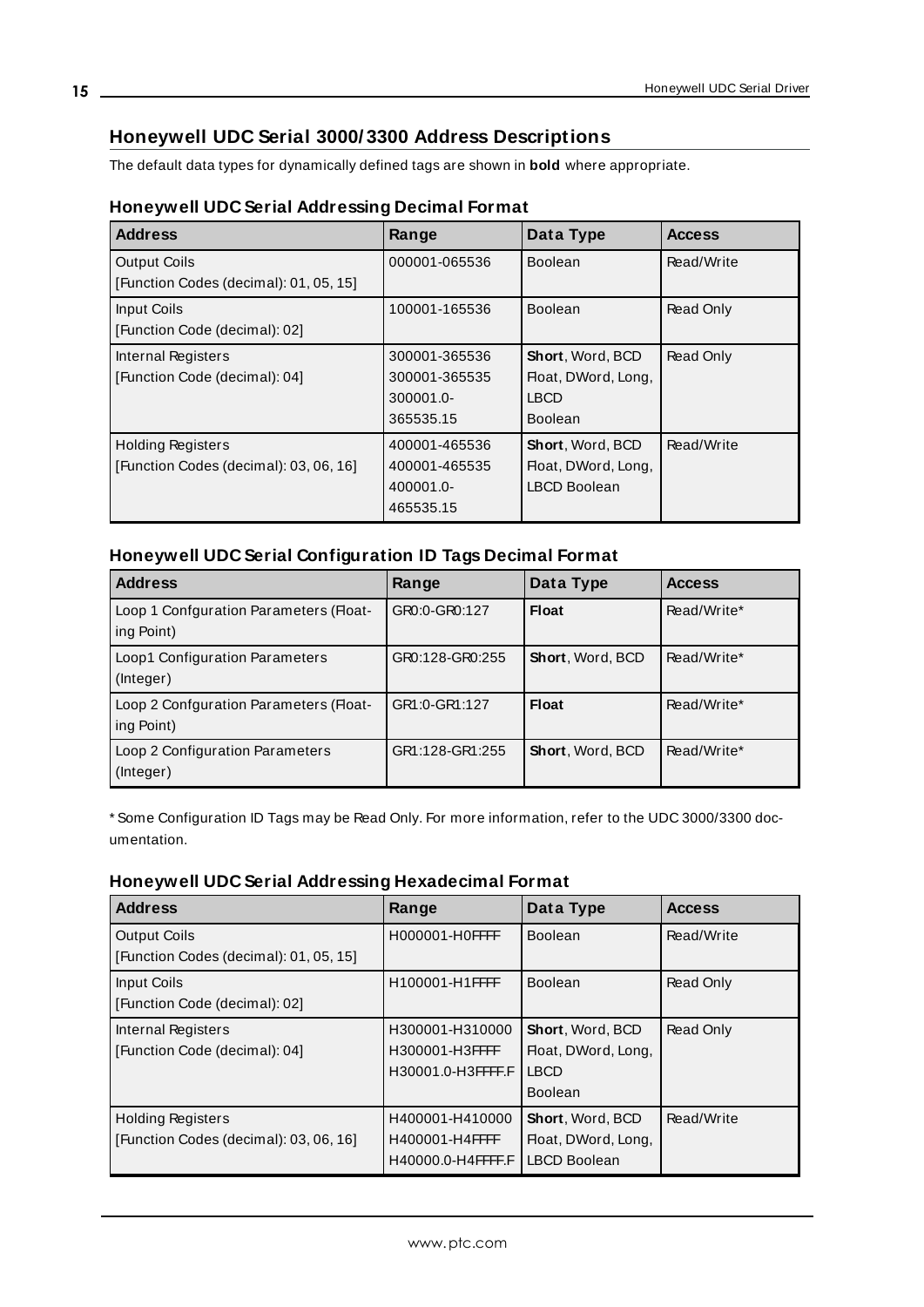| <b>Address</b>                                       | Range                  | Data Type        | <b>Access</b> |
|------------------------------------------------------|------------------------|------------------|---------------|
| Loop 1 Confguration Parameters (Float-<br>ing Point) | <b>HGR0:0-HGR0:7F</b>  | Float            | Read/Write*   |
| Loop1 Configuration Parameters<br>(Integer)          | HGR0:80-HGR0:FF        | Short, Word, BCD | Read/Write*   |
| Loop 2 Confguration Parameters (Float-<br>ing Point) | <b>HGR1:0-HGR1:7F</b>  | Float            | Read/Write*   |
| Loop2 Configuration Parameters<br>(Integer)          | <b>HGR1:80-HGR1:FF</b> | Short, Word, BCD | Read/Write*   |

## **Honeywell UDC Serial Configuration ID Tags Hexadecimal Format**

\* Some Configuration ID Tags may be Read Only. For more information, refer to the UDC 3000/3300 documentation.

#### **Examples**

- Address 40001 will access the PV or Process Variable scaled by a factor of 10.
- Address 40006 will access the PB Proportional Band (Gain).
- Address GR0:120 will access the PV Process Variable in float format.
- . Address GR0:255 will access UDC error status.

#### **Arrays**

Arrays are supported for internal and holding register locations for all data types except Booleans or the Configuration ID Tags. There are two methods of addressing an array. Examples are given using holding register locations.

4xxxx [rows] [cols] 4xxxx [cols] this method assumes rows is equal to one

Rows multiplied by cols cannot exceed the block size that has been assigned to the device for the register type. For arrays of 32-bit data types, rows multiplied by cols multiplied by 2 cannot exceed the block size.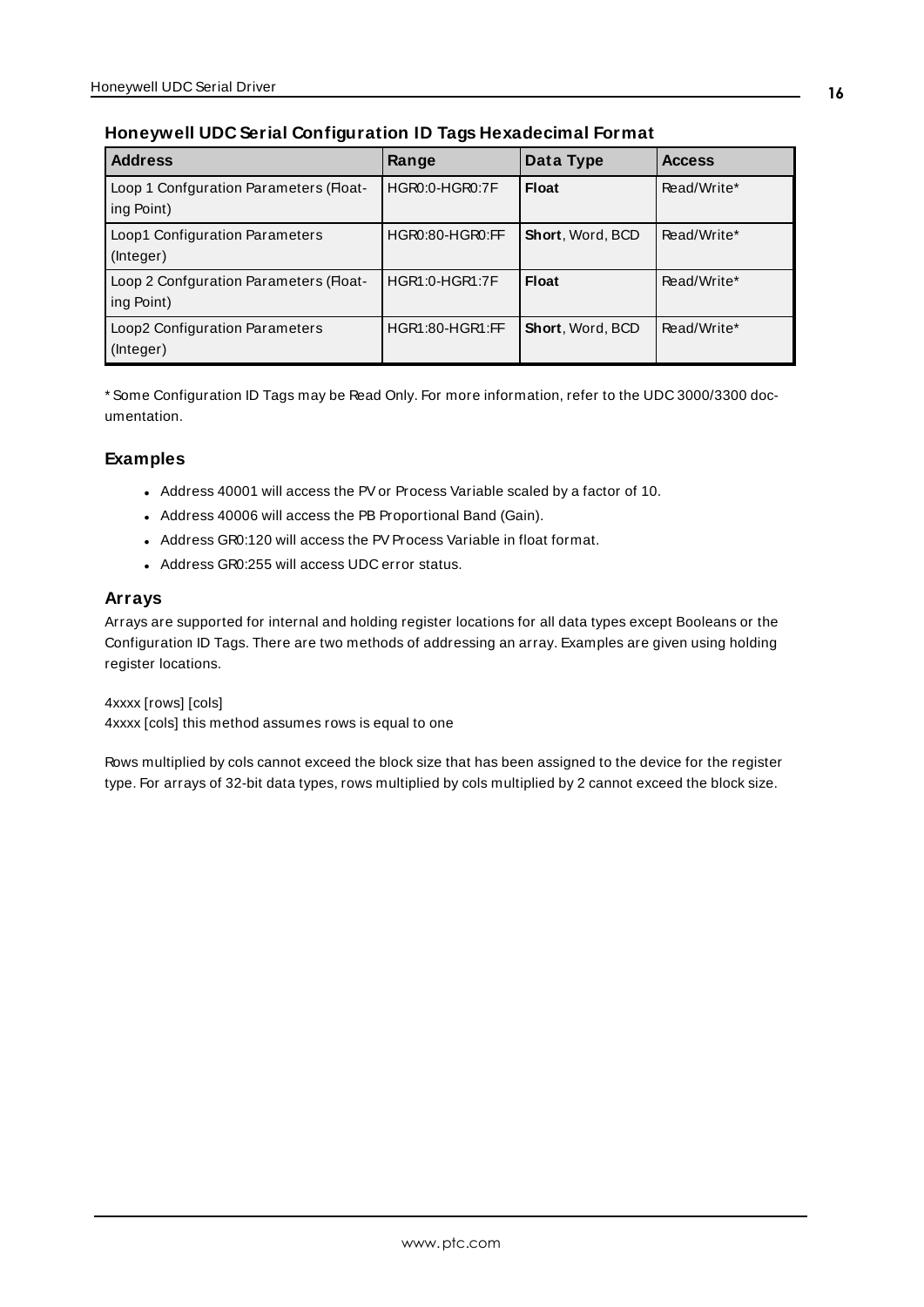## <span id="page-16-0"></span>**Error Descriptions**

The following error/warning messages may be generated. Click on the link for a description of the message.

#### **Address Validation**

**[M issing](#page-16-1) address Device address [<address>](#page-16-2) contains a syntax error Address [<address>](#page-17-0) is out of range for the specified device or register Data Type <type> is not valid for device address [<address>](#page-17-1) Device address [<address>](#page-17-2) is Read Only Array size is out of range for address [<address>](#page-17-3) Array support is not available for the specified address: [<address>](#page-18-0)**

#### **Serial Communications**

**[COM n](#page-18-1) does not exist Error [opening](#page-18-2) COM n COM n is in use by another [application](#page-18-3) Unable to set comm [parameters](#page-18-4) on COM n [Communications](#page-19-0) error on <channel name> [<error mask>]**

#### **Device Status Messages**

**Device <device name> is not [responding](#page-19-1) Unable to write to [<address>](#page-20-0) on device <device name>**

#### **Honeywell UDC Serial Device Specific Messages**

<span id="page-16-1"></span>**Bad address in block [<start address> to <end [address>\]](#page-20-1) on device <device name>**

## **Missing address**

**Error Type:** Warning

#### **Possible Cause:**

A tag address that has been specified statically has no length.

#### **Solution:**

<span id="page-16-2"></span>Re-enter the address in the client application.

#### **Device address <address> contains a syntax error**

## **Error Type:** Warning

#### **Possible Cause:**

A tag address that has been specified statically contains one or more invalid characters.

## **Solution:**

Re-enter the address in the client application.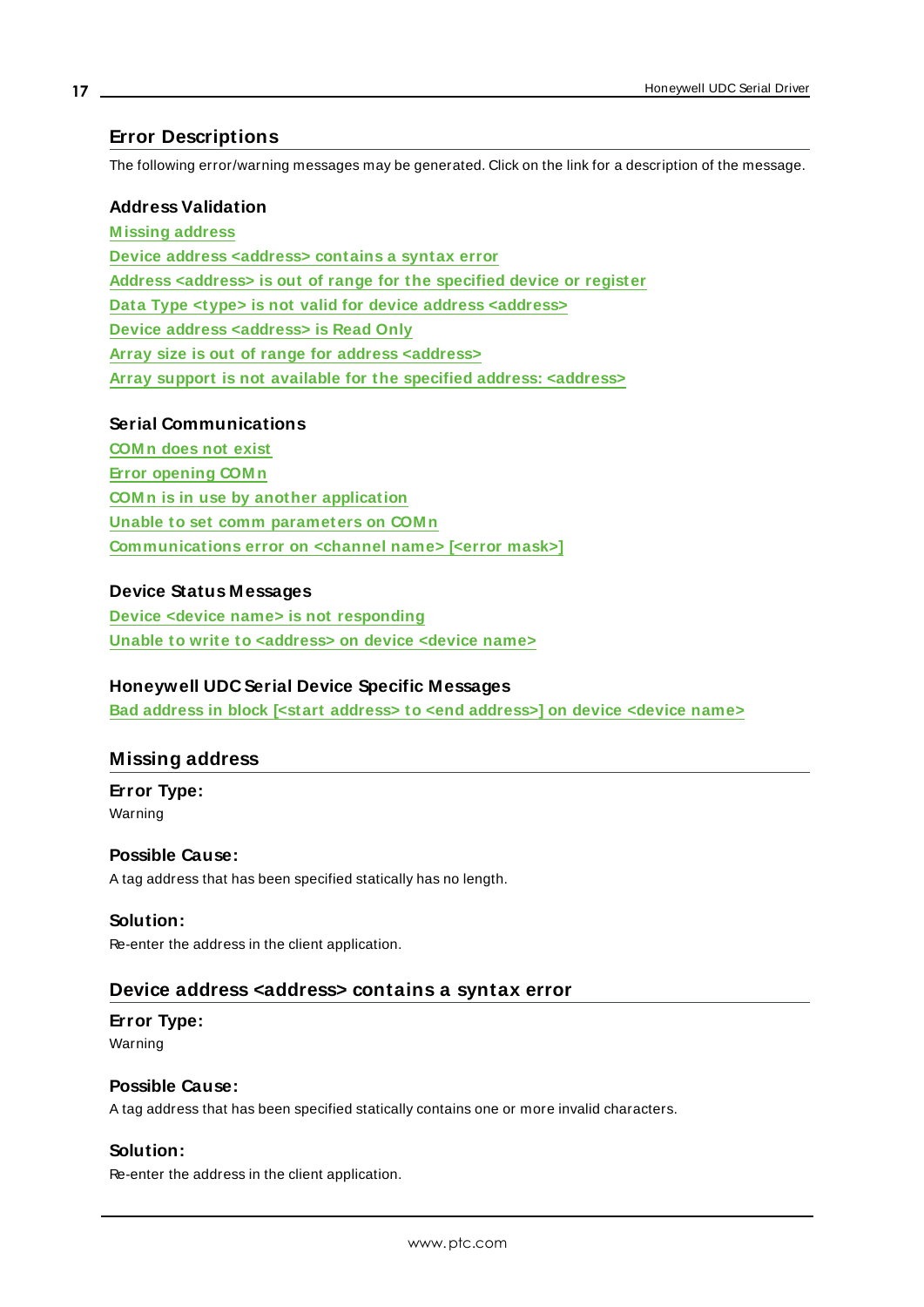# <span id="page-17-0"></span>**Address <address> is out of range for the specified device or register**

#### **Error Type:**

Warning

#### **Possible Cause:**

A tag address that has been specified statically references a location that is beyond the range of supported locations for the device.

## **Solution:**

<span id="page-17-1"></span>Verify the address is correct; if it is not, re-enter it in the client application.

# **Data Type <type> is not valid for device address <address>**

#### **Error Type:**

Warning

## **Possible Cause:**

A tag address that has been specified statically has been assigned an invalid data type.

## **Solution:**

<span id="page-17-2"></span>Modify the requested data type in the client application.

## **Device address <address> is Read Only**

#### **Error Type:**

Warning

#### **Possible Cause:**

A tag address that has been specified statically has a requested access mode that is not compatible with what the device supports for that address.

#### **Solution:**

<span id="page-17-3"></span>Change the access mode in the client application.

# **Array size is out of range for address <address>**

#### **Error Type:**

Warning

#### **Possible Cause:**

A tag address that has been specified statically is requesting an array size that is too large for the address type or block size of the driver.

#### **Solution:**

Re-enter the address in the client application to specify a smaller value for the array or a different starting point.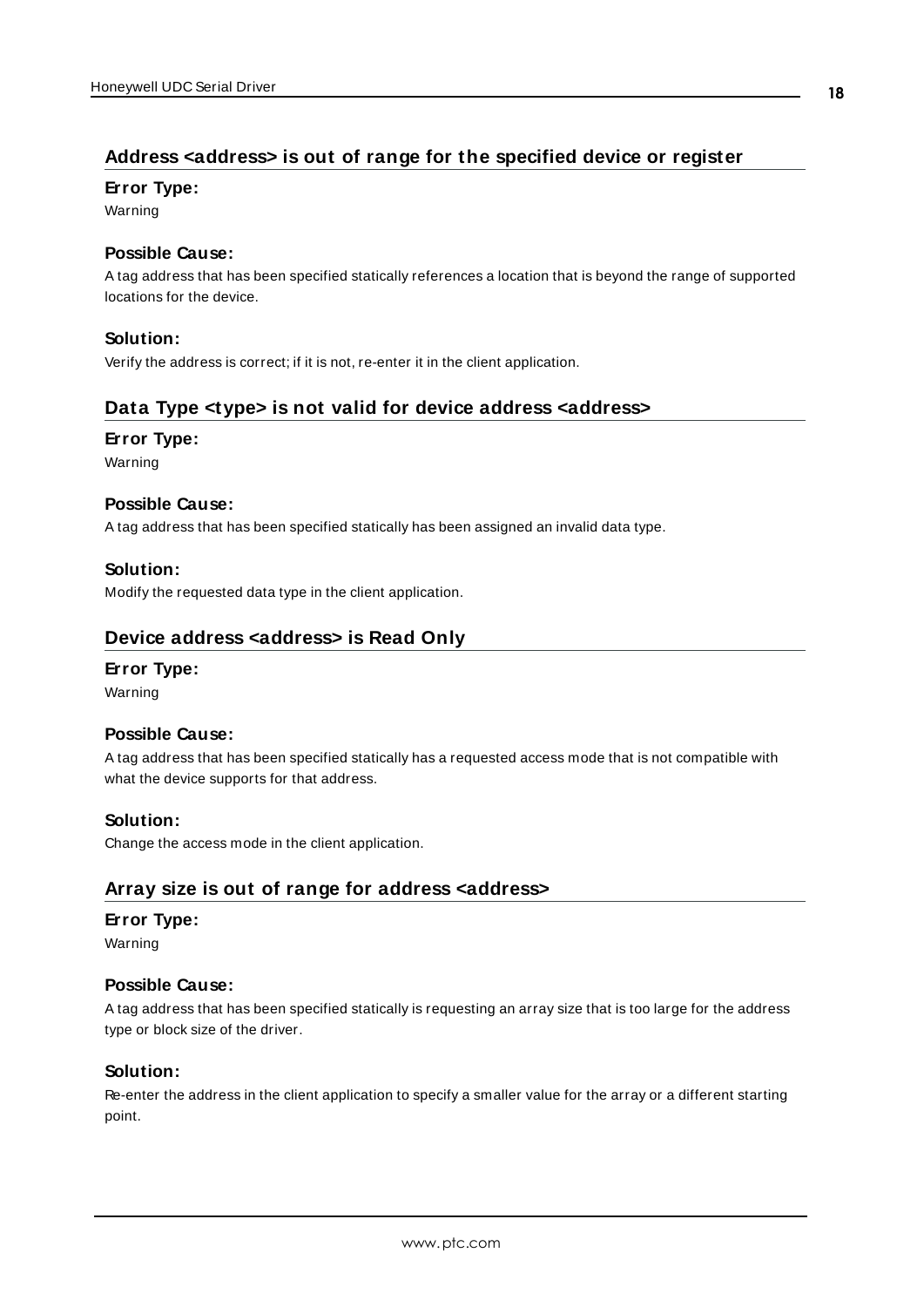# <span id="page-18-0"></span>**Array support is not available for the specified address: <address>**

## **Error Type:**

Warning

## **Possible Cause:**

A tag address that has been specified statically contains an array reference for an address type that doesn't support arrays.

#### **Solution:**

<span id="page-18-1"></span>Re-enter the address in the client application to remove the array reference or correct the address type.

#### **COMn does not exist**

**Error Type:**

Fatal

#### **Possible Cause:**

The specified COM port is not present on the target computer.

#### **Solution:**

<span id="page-18-2"></span>Verify that the proper COM port has been selected in the Channel Properties.

## **Error opening COMn**

**Error Type:** Fatal

## **Possible Cause:**

The specified COM port could not be opened due to an internal hardware or software problem on the target computer.

#### **Solution:**

<span id="page-18-3"></span>Verify that the COM port is functional and may be accessed by other Windows applications.

# **COMn is in use by another application**

#### **Error Type:**

Fatal

#### **Possible Cause:**

The specified COM port is not present on the target computer.

#### **Solution:**

<span id="page-18-4"></span>Verify that the proper COM port has been selected in the Channel Properties.

## **Unable to set comm parameters on COMn**

## **Error Type:**

Fatal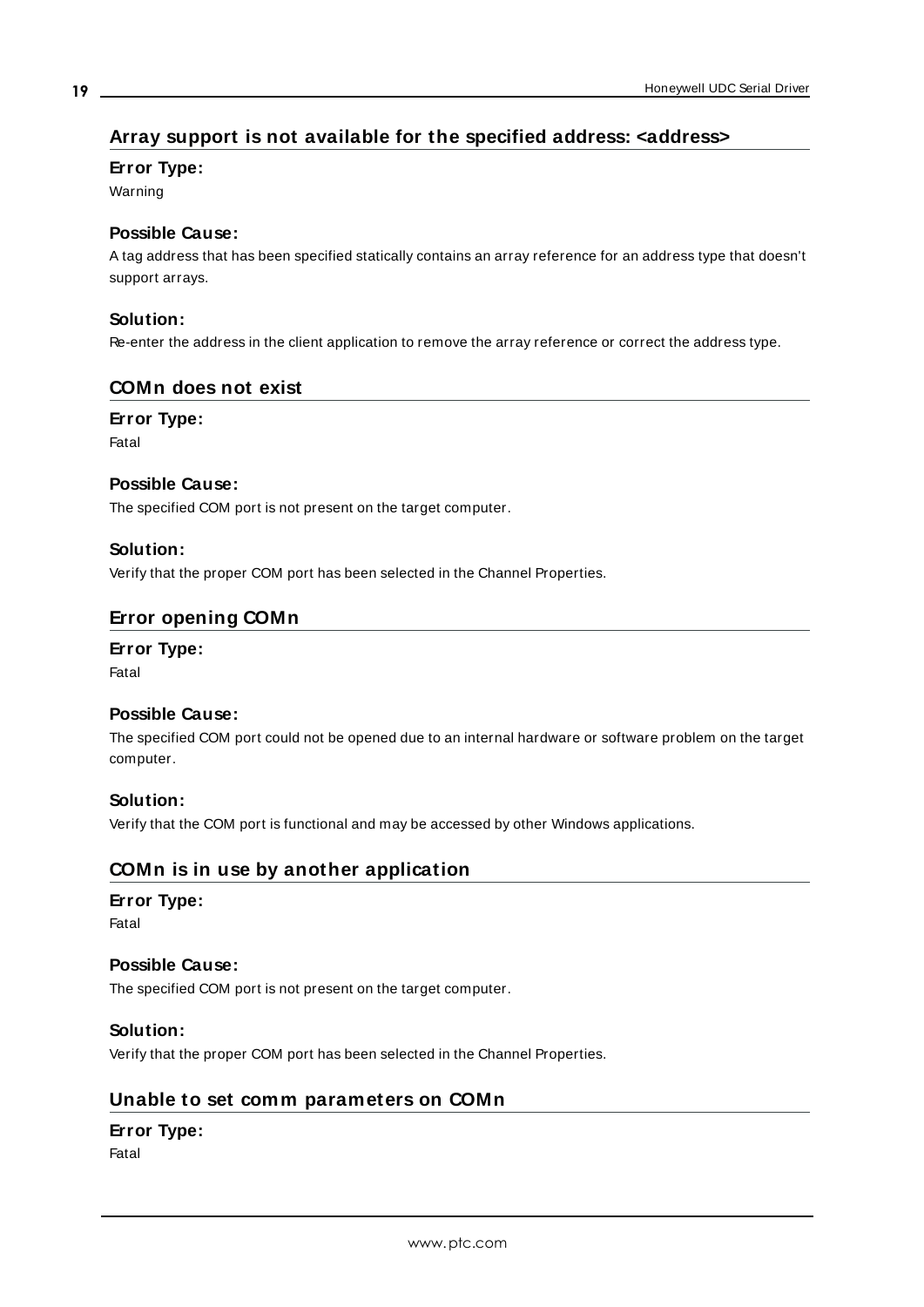#### **Possible Cause:**

The serial parameters for the specified COM port are not valid.

#### **Solution:**

<span id="page-19-0"></span>Verify the serial parameters and make any necessary changes.

#### **Communications error on <channel name> [<error mask>]**

#### **Error Type:**

Serious

#### **Error Mask Definitions:**

- <span id="page-19-2"></span>**B** = Hardware break detected.
- **F** = Framing error.
- <span id="page-19-3"></span> $E = I/O$  error.
- **O** = Character buffer overrun.
- <span id="page-19-4"></span>**R** = RXbuffer overrun.
- **P** = Received byte parity error.
- **T** = TXbuffer full.

#### **Possible Cause:**

- 1. The serial connection between the device and the Host PC is bad.
- 2. The communications parameters for the serial connection are incorrect.

#### **Solution:**

- 1. Verify the cabling between the PC and the PLC device.
- 2. Verify that the specified communications parameters match those of the device.

### <span id="page-19-1"></span>**Device <device name> is not responding**

#### **Error Type:**

Serious

#### **Possible Cause:**

- 1. The serial connection between the device and the Host PC is broken.
- 2. The communications parameters for the serial connection are incorrect.
- 3. The named device may have been assigned an incorrect Network ID.
- 4. The response from the device took longer to receive than the amount of time specified in the "Request Timeout" device property.

#### **Solution:**

- 1. Verify the cabling between the PC and the PLC device.
- 2. Verify the specified communications parameters match those of the device.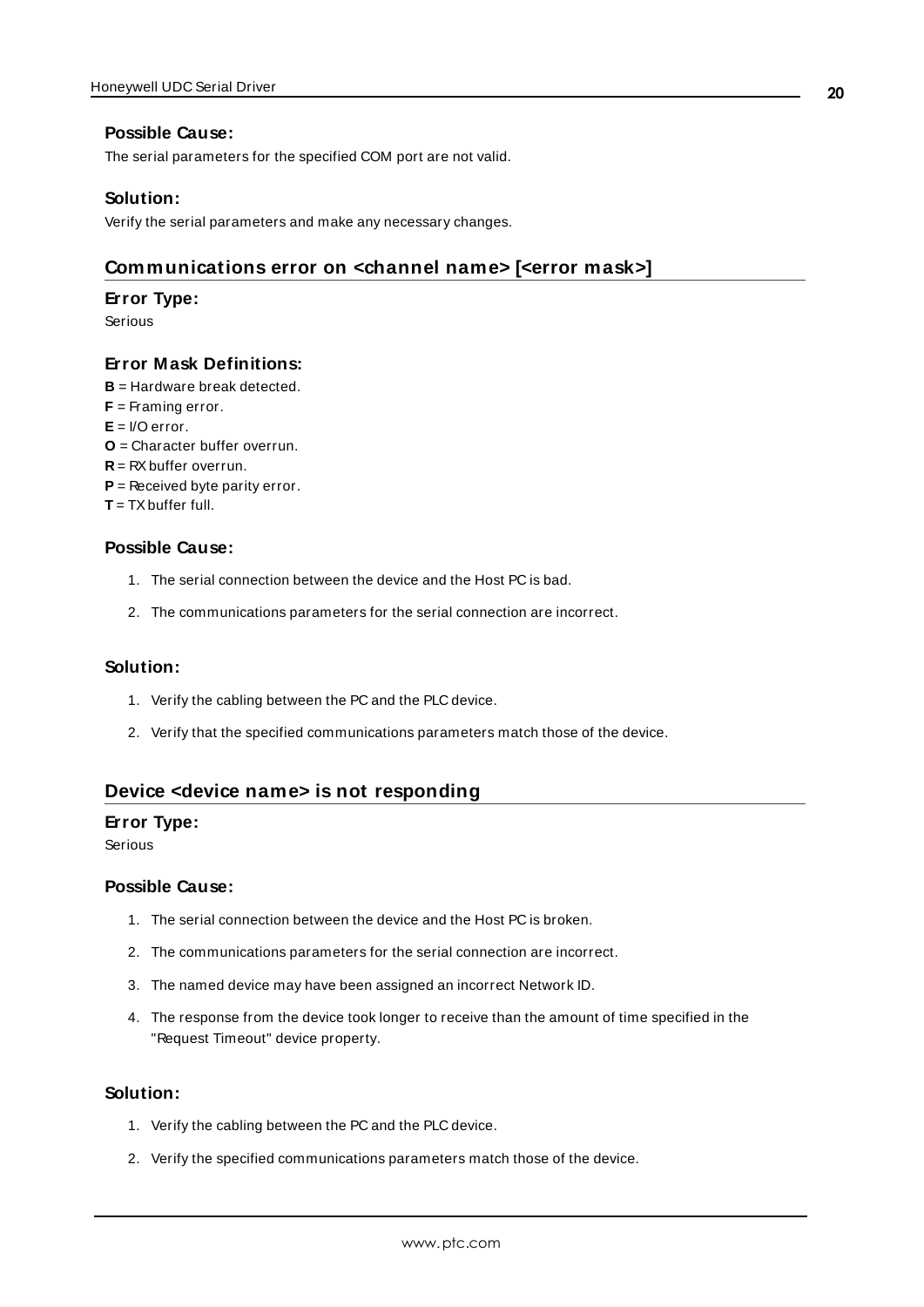- 3. Verify the Network ID given to the named device matches that of the actual device.
- 4. Increase the Request Timeout property so that the entire response can be handled.

#### <span id="page-20-0"></span>**Unable to write to <address> on device <device name>**

#### **Error Type:**

Serious

#### **Possible Cause:**

- 1. The serial connection between the device and the Host PC is broken.
- 2. The communications parameters for the serial connection are incorrect.
- 3. The named device may have been assigned an incorrect Network ID.

#### **Solution:**

- 1. Verify the cabling between the PC and the PLC device.
- 2. Verify the specified communications parameters match those of the device.
- 3. Verify the Network ID given to the named device matches that of the actual device.

# <span id="page-20-1"></span>**Bad address in block [<start address> to <end address>] on device <device name>**

#### **Error Type:**

Serious

## **Possible Cause:**

An attempt has been made to reference a nonexistent location in the specified device.

#### **Solution:**

Verify the tags assigned to addresses in the specified range on the device and eliminate ones that reference invalid locations.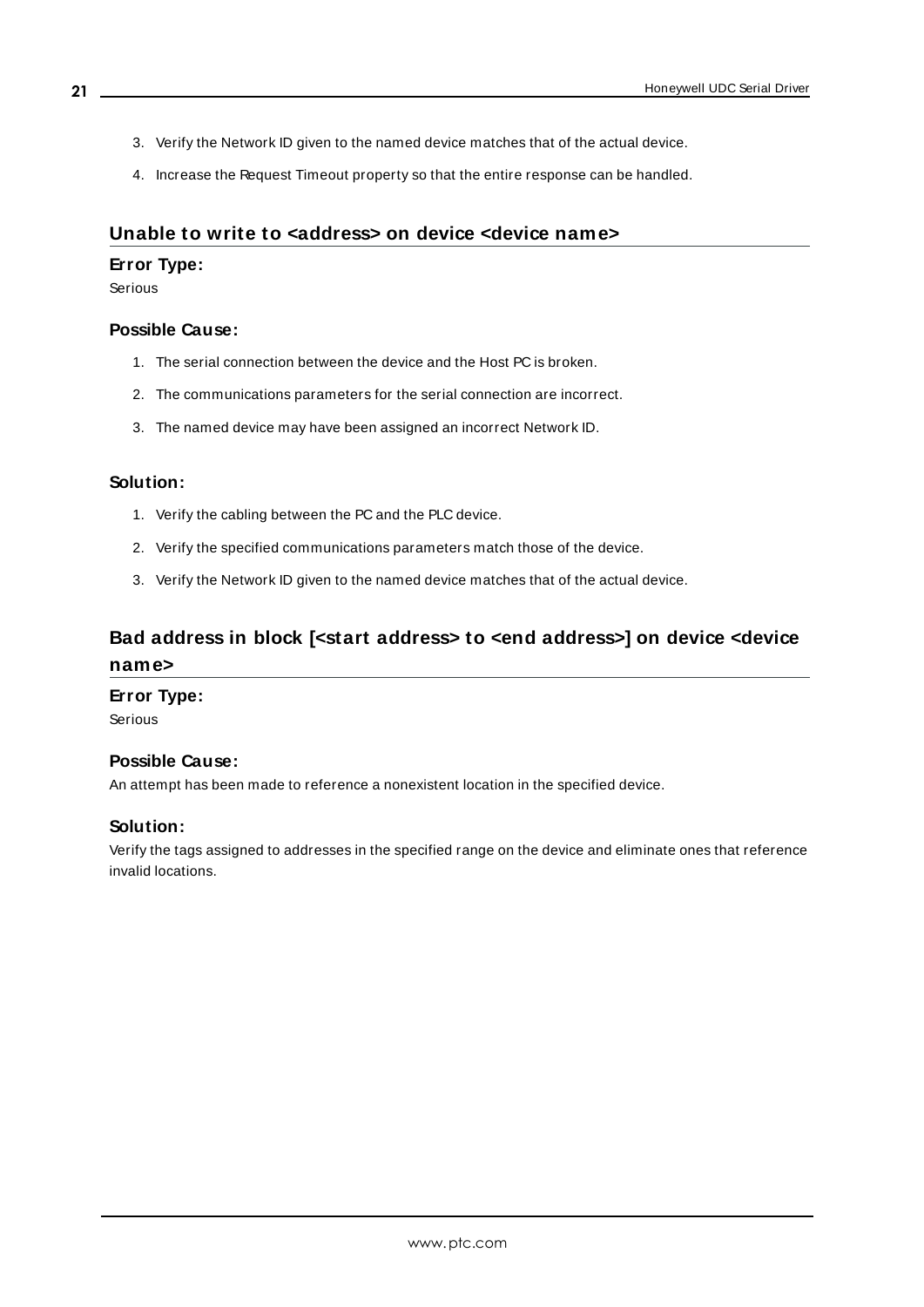# <span id="page-21-0"></span>Index

# **A**

Address <address> is out of range for the specified device or register [18](#page-17-0) Array size is out of range for address <address> [18](#page-17-3) Array support is not available for the specified address:<address> [19](#page-18-0) Attempts Before Timeout [11](#page-10-1) Auto-Demotion [11](#page-10-0)

# **B**

Bad address in block [<start address> to <end address>] on device <device name> [21](#page-20-1) BCD [14](#page-13-1) Block Size [4](#page-3-1) Block Sizes [12](#page-11-1) Boolean [14](#page-13-2)

# **C**

Channel Assignment [8](#page-7-1) Communications error on <channel name> [<error mask>] [20](#page-19-0) Communications Timeouts [10-11](#page-9-1) COMn does not exist [19](#page-18-1) COMn is in use by another application [19](#page-18-3) Connect Timeout [10](#page-9-2)

# **D**

Data Collection [9](#page-8-2) Data Type <type> is not valid for device address <address> [18](#page-17-1) Data Types Description [14](#page-13-0) Demote on Failure [11](#page-10-2) Demotion Period [11](#page-10-3) Device <device name> is not responding [20](#page-19-1) Device address <address> contains a syntax error [17](#page-16-2) Device address <address> is Read Only [18](#page-17-2) Device ID [4](#page-3-2)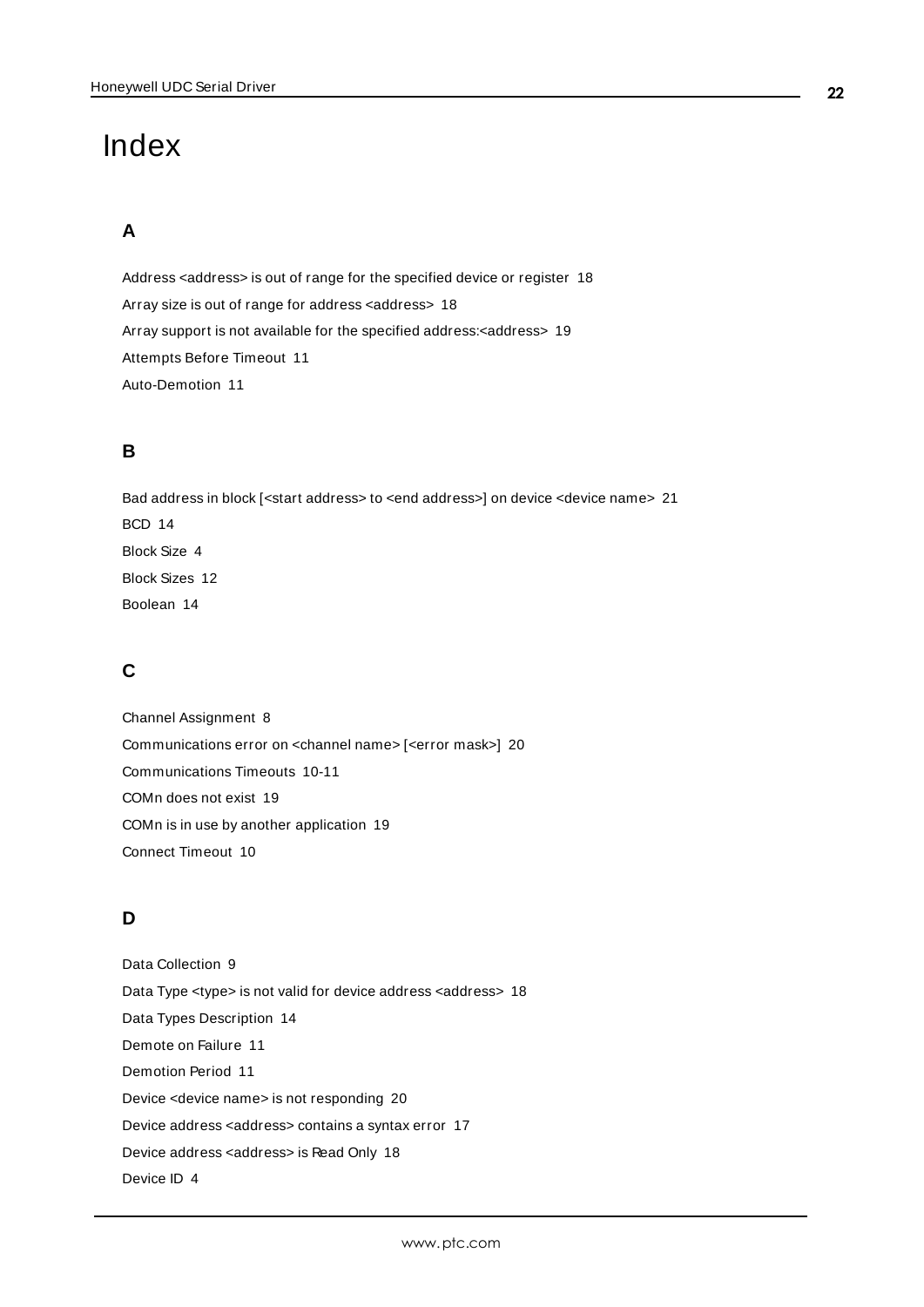Discard Requests when Demoted [11](#page-10-4) Do Not Scan, Demand Poll Only [10](#page-9-3) Driver [8](#page-7-2) DWord [14](#page-13-3)

# **E**

Error Descriptions [17](#page-16-0) Error opening COMn [19](#page-18-2)

# **F**

Float [14](#page-13-4) Framing [20](#page-19-2)

# **G**

General [8](#page-7-0)

# **H**

Honeywell UDC Serial 3000/3300 Address Descriptions [15](#page-14-0)

# **I**

ID [8](#page-7-3) Identification [8](#page-7-0) Initial Updates from Cache [10](#page-9-4) Inter-Request Delay [11](#page-10-5)

# **L**

LBCD [14](#page-13-5) Long [14](#page-13-6)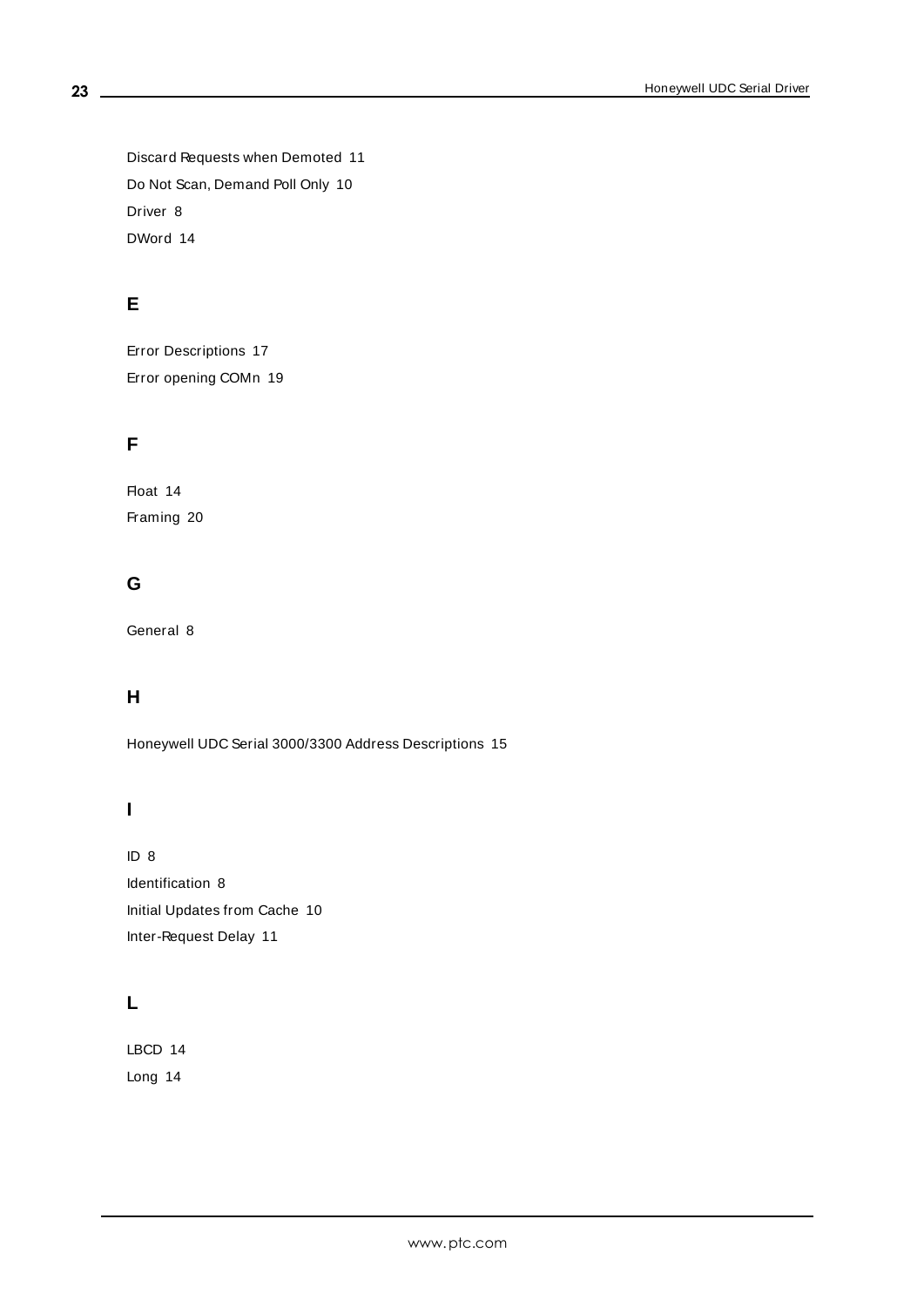# **M**

Mask [20](#page-19-0) Missing address [17](#page-16-1) Model [8](#page-7-4)

# **N**

Name [8](#page-7-5) Network [4](#page-3-3)

# **O**

Operating Mode [9](#page-8-0) Overrun [20](#page-19-3) Overview [3](#page-2-1)

# **P**

Parity [20](#page-19-4)

# **R**

Redundancy [13](#page-12-0) Request Timeout [10](#page-9-5) Respect Tag-Specified Scan Rate [10](#page-9-6)

# **S**

Scan Mode [9](#page-8-3) Settings [12](#page-11-0) Setup [4](#page-3-0) Short [14](#page-13-7) Simulated [9](#page-8-4)